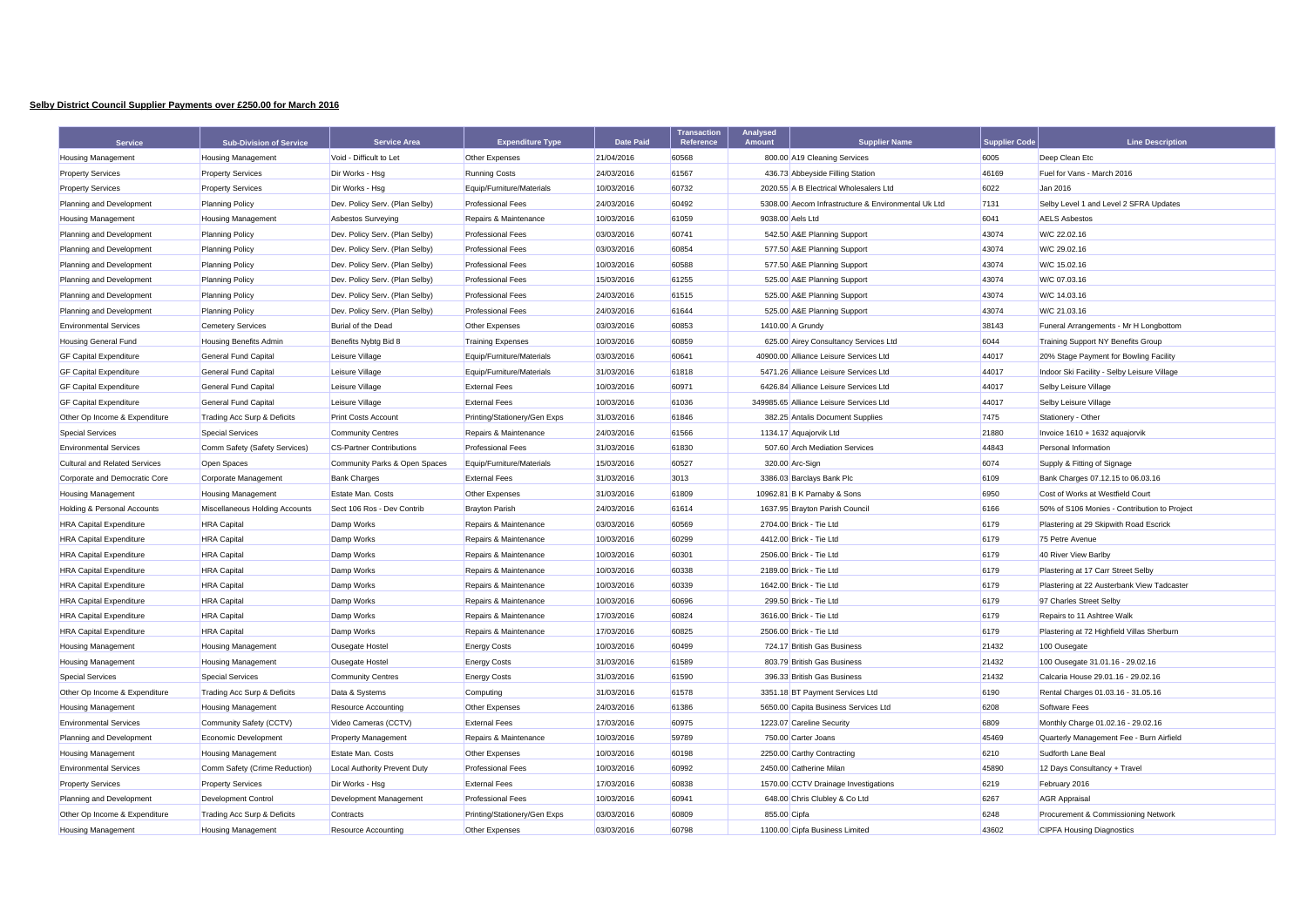| Other Op Income & Expenditure        | Trading Acc Surp & Deficits    | Finance                          | Subscriptions                | 15/03/2016 | 61254 | 4785.00 Cipfa Business Limited                | 43602 | Finance Advisory Network 01.04.16 - 31.03.17          |
|--------------------------------------|--------------------------------|----------------------------------|------------------------------|------------|-------|-----------------------------------------------|-------|-------------------------------------------------------|
| <b>Housing General Fund</b>          | Private Sector Housing Renewal | <b>Private Sect Houses</b>       | <b>Professional Fees</b>     | 31/03/2016 | 61518 | 10155.00 City of York Council                 | 38054 | Empty Homes Consultancy Work                          |
| <b>Housing Management</b>            | <b>Housing Management</b>      | Hsg.Gen.Management               | Computing                    | 17/03/2016 | 60659 | 60907.83 Civica Uk Ltd                        | 6255  | Various                                               |
| <b>Environmental Services</b>        | Recycling                      | Recycling                        | Grants                       | 03/03/2016 | 59593 | 5000.00 Community Furniture Store (Selby) Ltd | 6280  | <b>Annual Grant</b>                                   |
| Other Op Income & Expenditure        | Trading Acc Surp & Deficits    | Housing                          | Printing/Stationery/Gen Exps | 17/03/2016 | 61256 | 750.00 Computastat Group Limited              | 26891 | <b>Printing Lifeline Leaflets</b>                     |
| Other Op Income & Expenditure        | Trading Acc Surp & Deficits    | Data & Systems                   | Computing                    | 17/03/2016 | 61346 | 5296.72 Covalent Software Ltd                 | 6305  | Maintenance                                           |
| Other Op Income & Expenditure        | Trading Acc Surp & Deficits    | Marketing & Comms                | Other Expenses               | 17/03/2016 | 61010 | 2181.00 Cumbrian Newspapers Ltd               | 28959 | Selby Citizen Link - Spring Edition 2016              |
| Holding & Personal Accounts          | Miscellaneous Holding Accounts | Employee Cycle Loans             | Deductions from Wages        | 17/03/2016 | 61412 | 828.26 Cyclescheme Ltd                        | 21718 | Helmets Bikes and Other Equipment                     |
| Planning and Development             | Economic Development           | Hurricane Ind Unit MR            | <b>Professional Fees</b>     | 03/03/2016 | 60742 | 460.00 David Ladyman Consultancy              | 46039 | Energy Performance Certificates 1 & 2 Hurricane Close |
| Gen Grants & Collection Fund         | Taxation & Non-Specific Grants | Gen Fund Income                  | Misc Income                  | 24/03/2016 | 3005  | 1175739.00 Dept for Communities & Local Govt  | 6345  | NNDR/RSG 21.03.16                                     |
| Holding & Personal Accounts          | Miscellaneous Holding Accounts | <b>NNDR Coll Fund Account</b>    | <b>Collection Fund</b>       | 24/03/2016 | 3005  | 1699495.00 Dept for Communities & Local Govt  | 6345  | NNDR/RSG 21.03.16                                     |
| Other Op Income & Expenditure        | Trading Acc Surp & Deficits    | <b>Democratic Services</b>       | Catering                     | 17/03/2016 | 60682 | 600.00 Distinctive Catering                   | 6879  | Reception & Refreshments for Tadcaster Community      |
| <b>GF Capital Expenditure</b>        | General Fund Capital           | ICT - Capital Projects           | Computing                    | 27/04/2016 | 61294 | 7100.00 Dotted Eyes Ltd                       | 38771 | INSPIRE Phase 1 & 2 Compliance                        |
| Other Op Income & Expenditure        | Trading Acc Surp & Deficits    | Human Resources TU               | <b>Training Expenses</b>     | 15/03/2016 | 61079 | 3510.00 Dutton Fisher & Associates            | 43111 | CIH Level 5                                           |
| Other Op Income & Expenditure        | Trading Acc Surp & Deficits    | <b>ICT</b>                       | Computing                    | 31/03/2016 | 61269 | 17753.33 East Riding of Yorkshire Council     | 6383  | Annual Support for Info Systems 2015/16               |
| Other Op Income & Expenditure        | Trading Acc Surp & Deficits    | <b>Policy Strategy</b>           | Direct Salaries & Wages      | 24/03/2016 | 60565 | 3306.26 East Riding of Yorkshire Council      | 6383  | Secondment Jan 16                                     |
| Planning and Development             | Economic Development           | P4g Economic Dev. Commission     | <b>Professional Fees</b>     | 24/03/2016 | 60564 | 1120.00 East Riding of Yorkshire Council      | 6383  | Workstreams 4 & 7                                     |
| Planning and Development             | Economic Development           | P4g Growing Enterprise           | Direct Salaries & Wages      | 03/03/2016 | 60566 | 3509.78 East Riding of Yorkshire Council      | 6383  | Secondment - Jan16                                    |
| Other Op Income & Expenditure        | Trading Acc Surp & Deficits    | Assets                           | Communications               | 03/03/2016 | 60720 | 626.74 EE Communications Services Ltd         | 6936  | Mobile Phone Contracts                                |
| <b>Cultural and Related Services</b> | Open Spaces                    | Community Parks & Open Spaces    | Repairs & Maintenance        | 03/03/2016 | 60708 | 4216.10 Enterprise Managed Services Ltd       | 6404  | Waste Mgmt Feb 16                                     |
| <b>Cultural and Related Services</b> | Open Spaces                    | Community Parks & Open Spaces    | Repairs & Maintenance        | 10/03/2016 | 61013 | 271.33 Enterprise Managed Services Ltd        | 6404  | Additional Work Orders February 2016                  |
| <b>Cultural and Related Services</b> | Open Spaces                    | Community Parks & Open Spaces    | Repairs & Maintenance        | 15/03/2016 | 60493 | 271.33 Enterprise Managed Services Ltd        | 6404  | <b>Additional Works Orders</b>                        |
| <b>Cultural and Related Services</b> | Open Spaces                    | Community Parks & Open Spaces    | Repairs & Maintenance        | 31/03/2016 | 61660 | 4216.10 Enterprise Managed Services Ltd       | 6404  | Waste Management - Mar 16                             |
| <b>Cultural and Related Services</b> | Open Spaces                    | <b>Grass Cutting</b>             | Repairs & Maintenance        | 03/03/2016 | 60708 | 2764.64 Enterprise Managed Services Ltd       | 6404  | Waste Mgmt Feb 16                                     |
| <b>Cultural and Related Services</b> | Open Spaces                    | <b>Grass Cutting</b>             | Repairs & Maintenance        | 31/03/2016 | 61660 | 2764.64 Enterprise Managed Services Ltd       | 6404  | Waste Management - Mar 16                             |
| <b>Cultural and Related Services</b> | Open Spaces                    | Selby Park                       | Repairs & Maintenance        | 03/03/2016 | 60708 | 8524.94 Enterprise Managed Services Ltd       | 6404  | Waste Mgmt Feb 16                                     |
| <b>Cultural and Related Services</b> | Open Spaces                    | Selby Park                       | Repairs & Maintenance        | 31/03/2016 | 61660 | 8524.94 Enterprise Managed Services Ltd       | 6404  | Waste Management - Mar 16                             |
| <b>Cultural and Related Services</b> | Recreation & Sport             | Selby Leisure Centre             | Repairs & Maintenance        | 03/03/2016 | 60708 | 727.58 Enterprise Managed Services Ltd        | 6404  | Waste Mgmt Feb 16                                     |
| <b>Cultural and Related Services</b> | Recreation & Sport             | Selby Leisure Centre             | Repairs & Maintenance        | 31/03/2016 | 61660 | 727.58 Enterprise Managed Services Ltd        | 6404  | Waste Management - Mar 16                             |
| <b>Environmental Services</b>        | <b>Cemetery Services</b>       | <b>Closed Burial Ground</b>      | Repairs & Maintenance        | 03/03/2016 | 60708 | 1093.14 Enterprise Managed Services Ltd       | 6404  | Waste Mgmt Feb 16                                     |
| <b>Environmental Services</b>        | <b>Cemetery Services</b>       | <b>Closed Burial Ground</b>      | Repairs & Maintenance        | 31/03/2016 | 61660 | 1093.14 Enterprise Managed Services Ltd       | 6404  | Waste Management - Mar 16                             |
| <b>Environmental Services</b>        | Recycling                      | Recycling                        | <b>External Fees</b>         | 03/03/2016 | 60708 | 116513.72 Enterprise Managed Services Ltd     | 6404  | Waste Mgmt Feb 16                                     |
| <b>Environmental Services</b>        | Recycling                      | Recycling                        | <b>External Fees</b>         | 31/03/2016 | 61660 | 116513.72 Enterprise Managed Services Ltd     | 6404  | Waste Management - Mar 16                             |
| <b>Environmental Services</b>        | <b>Street Cleansing</b>        | <b>Litter Bins</b>               | Repairs & Maintenance        | 15/03/2016 | 60493 | 314.49 Enterprise Managed Services Ltd        | 6404  | <b>Additional Works Orders</b>                        |
| <b>Environmental Services</b>        | <b>Street Cleansing</b>        | <b>Street Cleansing</b>          | <b>External Fees</b>         | 03/03/2016 | 60708 | 45514.72 Enterprise Managed Services Ltd      | 6404  | Waste Mgmt Feb 16                                     |
| <b>Environmental Services</b>        | <b>Street Cleansing</b>        | <b>Street Cleansing</b>          | <b>External Fees</b>         | 31/03/2016 | 61660 | 45514.72 Enterprise Managed Services Ltd      | 6404  | Waste Management - Mar 16                             |
| <b>Environmental Services</b>        | <b>Trade Waste</b>             | <b>Clinical Waste</b>            | <b>External Fees</b>         | 03/03/2016 | 60708 | 4251.65 Enterprise Managed Services Ltd       | 6404  | Waste Mgmt Feb 16                                     |
| <b>Environmental Services</b>        | <b>Trade Waste</b>             | <b>Clinical Waste</b>            | <b>External Fees</b>         | 31/03/2016 | 61660 | 4251.65 Enterprise Managed Services Ltd       | 6404  | Waste Management - Mar 16                             |
| <b>Environmental Services</b>        | <b>Trade Waste</b>             | Commercial Waste                 | <b>External Fees</b>         | 03/03/2016 | 60708 | 25056.25 Enterprise Managed Services Ltd      | 6404  | Waste Mgmt Feb 16                                     |
| <b>Environmental Services</b>        | <b>Trade Waste</b>             | Commercial Waste                 | <b>External Fees</b>         | 31/03/2016 | 61660 | 25056.25 Enterprise Managed Services Ltd      | 6404  | Waste Management - Mar 16                             |
| <b>Environmental Services</b>        | <b>Waste Collection</b>        | Dom.Wheeled Bins/Sacks           | <b>External Fees</b>         | 03/03/2016 | 60708 | 21419.69 Enterprise Managed Services Ltd      | 6404  | Waste Mgmt Feb 16                                     |
| <b>Environmental Services</b>        | <b>Waste Collection</b>        | Dom.Wheeled Bins/Sacks           | <b>External Fees</b>         | 31/03/2016 | 61660 | 21419.69 Enterprise Managed Services Ltd      | 6404  | Waste Management - Mar 16                             |
| <b>Environmental Services</b>        | <b>Waste Collection</b>        | <b>Refuse Collection General</b> | Advertising                  | 03/03/2016 | 60708 | 1610.29 Enterprise Managed Services Ltd       | 6404  | Waste Mgmt Feb 16                                     |
| <b>Environmental Services</b>        | <b>Waste Collection</b>        | <b>Refuse Collection General</b> | Advertising                  | 31/03/2016 | 61660 | 1610.29 Enterprise Managed Services Ltd       | 6404  | Waste Management - Mar 16                             |
| <b>Environmental Services</b>        | <b>Waste Collection</b>        | Refuse Collection General        | <b>External Fees</b>         | 03/03/2016 | 60125 | 12828.36 Enterprise Managed Services Ltd      | 6404  | Additional Work Orders January 2016                   |
| <b>Environmental Services</b>        | <b>Waste Collection</b>        | Refuse Collection General        | <b>External Fees</b>         | 03/03/2016 | 60708 | 84341.05 Enterprise Managed Services Ltd      | 6404  | Waste Mgmt Feb 16                                     |
| <b>Environmental Services</b>        | <b>Waste Collection</b>        | Refuse Collection General        | <b>External Fees</b>         | 10/03/2016 | 61013 | 10092.32 Enterprise Managed Services Ltd      | 6404  | Additional Work Orders February 2016                  |
| <b>Environmental Services</b>        | <b>Waste Collection</b>        | Refuse Collection General        | <b>External Fees</b>         | 15/03/2016 | 60493 | 10092.32 Enterprise Managed Services Ltd      | 6404  | <b>Additional Works Orders</b>                        |
| <b>Environmental Services</b>        | <b>Waste Collection</b>        | Refuse Collection General        | <b>External Fees</b>         | 31/03/2016 | 61660 | 84341.35 Enterprise Managed Services Ltd      | 6404  | Waste Management - Mar 16                             |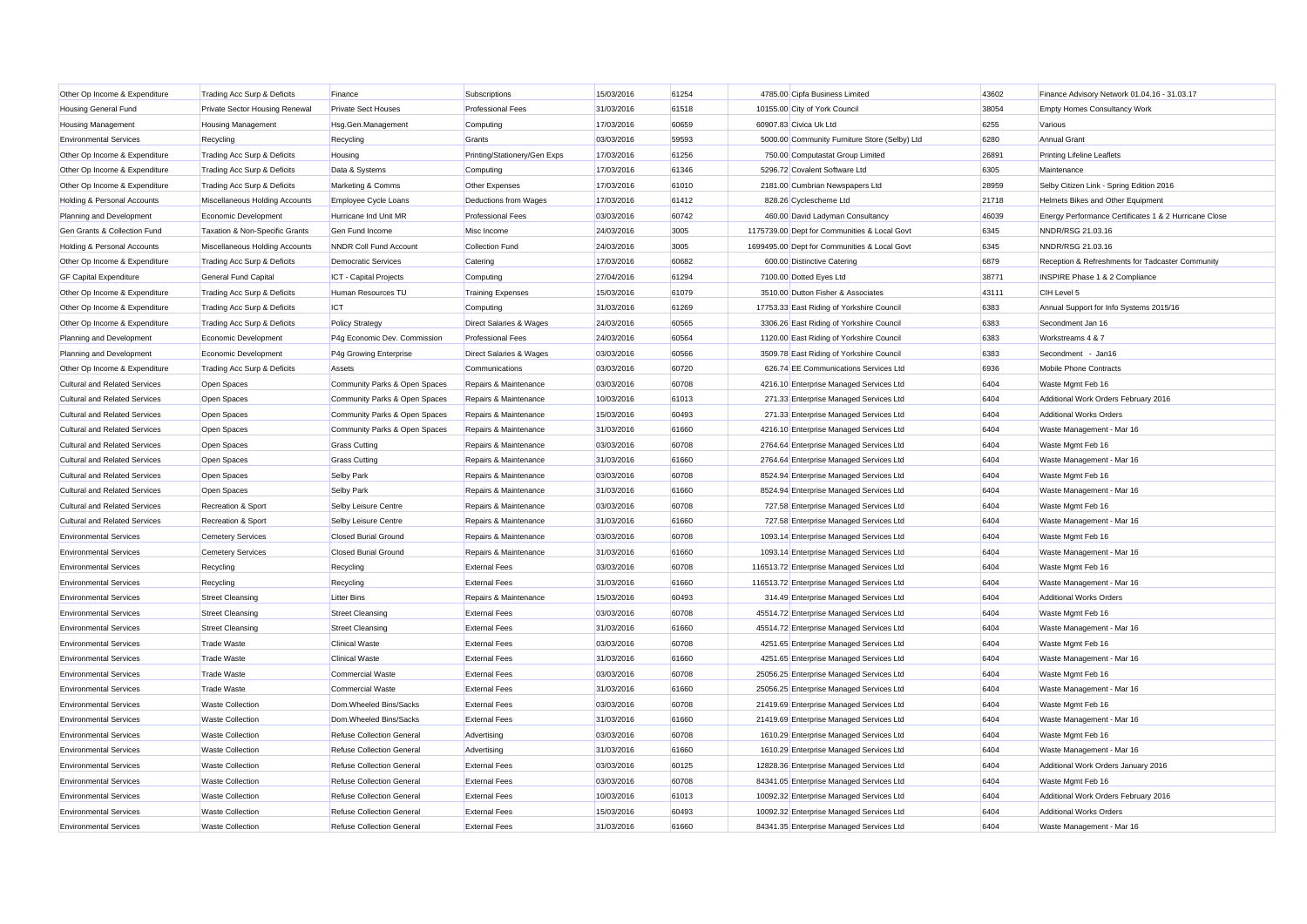| Highways, Roads and Transport  | <b>Parking Services</b>     | Car Parks-Other                | Repairs & Maintenance          | 03/03/2016 | 60708 |             | 269.60 Enterprise Managed Services Ltd  | 6404  | Waste Mgmt Feb 16                               |
|--------------------------------|-----------------------------|--------------------------------|--------------------------------|------------|-------|-------------|-----------------------------------------|-------|-------------------------------------------------|
| Highways, Roads and Transport  | <b>Parking Services</b>     | Car Parks-Other                | Repairs & Maintenance          | 31/03/2016 | 61660 |             | 269.60 Enterprise Managed Services Ltd  | 6404  | Waste Management - Mar 16                       |
| <b>Housing Management</b>      | <b>Housing Management</b>   | Estate Man, Costs              | Other Expenses                 | 15/03/2016 | 60493 |             | 504.78 Enterprise Managed Services Ltd  | 6404  | <b>Additional Works Orders</b>                  |
| Planning and Development       | <b>Building Control</b>     | <b>Street Nameplates</b>       | Repairs & Maintenance          | 15/03/2016 | 60493 |             | 428.85 Enterprise Managed Services Ltd  | 6404  | <b>Additional Works Orders</b>                  |
| <b>Special Services</b>        | <b>Special Services</b>     | Grassed Areas & Open Spaces    | Repairs & Maintenance          | 03/03/2016 | 60708 |             | 7307.71 Enterprise Managed Services Ltd | 6404  | Waste Mgmt Feb 16                               |
| <b>Special Services</b>        | <b>Special Services</b>     | Grassed Areas & Open Spaces    | Repairs & Maintenance          | 31/03/2016 | 61660 |             | 7307.71 Enterprise Managed Services Ltd | 6404  | Waste Management - Mar 16                       |
| <b>HRA Capital Expenditure</b> | <b>HRA</b> Capital          | Damp Works                     | Repairs & Maintenance          | 03/03/2016 | 60697 |             | 719.00 Envirovent Ltd                   | 6406  | Loft Unit with Heater                           |
| <b>HRA Capital Expenditure</b> | <b>HRA</b> Capital          | Damp Works                     | Repairs & Maintenance          | 03/03/2016 | 60698 |             | 1217.00 Envirovent Ltd                  | 6406  | Loft Unit with Heater                           |
| <b>HRA Capital Expenditure</b> | <b>HRA</b> Capital          | Damp Works                     | Repairs & Maintenance          | 15/03/2016 | 60541 |             | 1182.00 Envirovent Ltd                  | 6406  | Work Completed at 13 Viking Drive Riccall       |
| <b>HRA Capital Expenditure</b> | <b>HRA</b> Capital          | Damp Works                     | Repairs & Maintenance          | 15/03/2016 | 60678 |             | 1217.00 Envirovent Ltd                  | 6406  | Loft Mounted Heater                             |
| <b>HRA Capital Expenditure</b> | <b>HRA</b> Capital          | Damp Works                     | Repairs & Maintenance          | 17/03/2016 | 60597 |             | 818.00 Envirovent Ltd                   | 6406  | Supply and Fit Heater                           |
| <b>HRA Capital Expenditure</b> | <b>HRA</b> Capital          | Damp Works                     | Repairs & Maintenance          | 24/03/2016 | 59322 |             | 1385.00 Envirovent Ltd                  | 6406  | Supply and Fit Heater, Fan, Insulation          |
| <b>HRA Capital Expenditure</b> | <b>HRA</b> Capital          | Damp Works                     | Repairs & Maintenance          | 24/03/2016 | 61228 |             | 684.00 Envirovent Ltd                   | 6406  | Supply and Fit Heater                           |
| <b>HRA Capital Expenditure</b> | <b>HRA</b> Capital          | Damp Works                     | Repairs & Maintenance          | 24/03/2016 | 61229 |             | 818.00 Envirovent Ltd                   | 6406  | Supply and Fit Heater                           |
| <b>HRA Capital Expenditure</b> | <b>HRA</b> Capital          | Damp Works                     | Repairs & Maintenance          | 24/03/2016 | 61230 |             | 616.86 Envirovent Ltd                   | 6406  | Fan Replacement                                 |
| <b>HRA Capital Expenditure</b> | <b>HRA</b> Capital          | Damp Works                     | Repairs & Maintenance          | 24/03/2016 | 61252 |             | 569.00 Envirovent Ltd                   | 6406  | 41 Kitchener Street Selby                       |
| <b>HRA Capital Expenditure</b> | <b>HRA</b> Capital          | Damp Works                     | Repairs & Maintenance          | 24/03/2016 | 61253 |             | 1067.00 Envirovent Ltd                  | 6406  | 4 Lordship Lane Wistow                          |
| Other Op Income & Expenditure  | Trading Acc Surp & Deficits | Human Resources TU             | Subscriptions                  | 24/03/2016 | 61546 |             | 495.66 Experian Ltd                     | 7020  | 2 User Licence Period 1.4.16 - 31.3.17          |
| <b>Property Services</b>       | <b>Property Services</b>    | Dir Works - Hsg                | Equip/Furniture/Materials      | 17/03/2016 | 60940 |             | 740.41 Fairfax Plant Hire               | 6509  | Feb 16 - Statement                              |
| <b>Housing Management</b>      | <b>Housing Management</b>   | <b>Tenant Participation</b>    | Other Expenses                 | 10/03/2016 | 59776 |             | 807.00 Financial Data Management Ltd    | 30715 | Open Door Winter 2015                           |
| <b>Housing Management</b>      | <b>Housing Management</b>   | <b>Tenant Participation</b>    | Other Expenses                 | 10/03/2016 | 59777 |             | 1342.74 Financial Data Management Ltd   | 30715 | Postage for Open Door Housing Winter 15         |
| <b>Housing Management</b>      | <b>Housing Management</b>   | Ousegate Hostel                | <b>Fixtures &amp; Fittings</b> | 31/03/2016 | 60982 |             | 253.33 Firelec Ltd                      | 6447  | Call Out to Ousegate Lodge 16.02.16             |
| <b>Special Services</b>        | <b>Special Services</b>     | <b>Community Centres</b>       | Fixtures & Fittings            | 10/03/2016 | 61026 |             | 505.07 Firelec Ltd                      | 6447  | Renewal of Service Agreement for St Wilfrids    |
| <b>Environmental Services</b>  | Regulatory Servics - EH     | Licences-Other                 | <b>External Fees</b>           | 31/03/2016 | 61780 |             | 360.98 Forest House Vets Ltd            | 6457  | Saxton Riding Centre Inspection                 |
| <b>Environmental Services</b>  | Recycling                   | Recycling                      | <b>External Fees</b>           | 10/03/2016 | 60974 |             | 1105.72 Friendship Estates Ltd          | 6464  | Green Waste Feb 16                              |
| Planning and Development       | Economic Development        | Grants & Loans Business        | Other Expenses                 | 24/03/2016 | 61519 |             | 266.60 Gala Tent Ltd                    | 45998 | Set of 2 13kg Cast Iron Leg Weight Feet         |
| Planning and Development       | Economic Development        | P4g Growing Enterprise         | Other Expenses                 | 10/03/2016 | 60643 |             | 1166.64 Gala Tent Ltd                   | 45998 | 3m x 3m Gala Shade Pro-50 Gazebo                |
| Planning and Development       | Economic Development        | P4g Growing Enterprise         | Other Expenses                 | 10/03/2016 | 60643 |             | 333.29 Gala Tent Ltd                    | 45998 | 3m x 3m Gala Shade Pro Gazebo                   |
| Planning and Development       | <b>Planning Policy</b>      | Dev. Policy Serv. (Plan Selby) | <b>Professional Fees</b>       | 24/03/2016 | 60796 |             | 4230.00 GI Hearn Limited                | 43831 | Update of Strategic Housing                     |
| Planning and Development       | <b>Planning Policy</b>      | Dev. Policy Serv. (Plan Selby) | <b>Professional Fees</b>       | 24/03/2016 | 61645 |             | 5052.50 Groundwork Wakefield Ltd        | 44350 | Landscape Assessment for PLAN Selby             |
| Other Op Income & Expenditure  | Trading Acc Surp & Deficits | Access Selby - Contact Centre  | Rents                          | 03/03/2016 | 60694 |             | 15197.00 GVFM Limited                   | 27552 | Rent for Unit 8 & 9 Market Cross                |
| Other Op Income & Expenditure  | Trading Acc Surp & Deficits | <b>SMT &amp; Core Support</b>  | <b>Professional Fees</b>       | 31/03/2016 | 61381 |             | 2514.60 HB HR Consulting Ltd            | 44794 | Feb 2016                                        |
| <b>Environmental Services</b>  | Regulatory Servics - EH     | <b>Public Conveniences</b>     | <b>External Fees</b>           | 10/03/2016 | 60994 |             | 3695.48 Healthmatic Ltd                 | 6545  | Public Conveniences Contract - April 2016       |
| <b>Housing Management</b>      | <b>Housing Management</b>   | Central Heating-Gas            | Repairs & Maintenance          | 10/03/2016 | 61060 |             | 21966.08 Help-Link Uk Ltd               | 21887 | <b>Helplink Gas</b>                             |
| <b>HRA Capital Expenditure</b> | <b>HRA</b> Capital          | Central Heating Systems        | Repairs & Maintenance          | 10/03/2016 | 61060 |             | 26249.41 Help-Link Uk Ltd               | 21887 | <b>Helplink Gas</b>                             |
| <b>Property Services</b>       | <b>Property Services</b>    | Dir Works - Hsg                | <b>External Fees</b>           | 15/03/2016 | 60551 |             | 360.00 Help-Link Uk Ltd                 | 21887 | Call Outs - Various                             |
| Other Op Income & Expenditure  | Trading Acc Surp & Deficits | Debt Control                   | Other Expenses                 | 10/03/2016 | 60959 |             | 575.44 Henriksen Ltd                    | 6555  | 04.03.16                                        |
| <b>Environmental Services</b>  | <b>Cemetery Services</b>    | Burial of the Dead             | Other Expenses                 | 24/03/2016 | 61555 |             | 1398.00 H H Chambers & Son              | 6230  | Funeral Arrangements - Mr Noble                 |
| <b>Environmental Services</b>  | <b>Cemetery Services</b>    | Burial of the Dead             | Other Expenses                 | 24/03/2016 | 61556 |             | 1795.00 H H Chambers & Son              | 6230  | Funeral Arrangements - Mr T Flaherty            |
| <b>Housing Management</b>      | <b>Housing Management</b>   | Estate Man. Costs              | Other Expenses                 | 24/03/2016 | 61643 |             | 280.00 HMCTS                            | 6575  | Application Fee - Eatwell ASB                   |
| Holding & Personal Accounts    | Control Accounts            | <b>Creditors Control</b>       | Tax Deduct on Contract Payment | 10/03/2016 | 61071 |             | 2912.60 HM Revenue & Customs            | 6590  | March 2016 Deductions                           |
| <b>Property Services</b>       | <b>Property Services</b>    | Dir Works - Hsg                | <b>External Fees</b>           | 17/03/2016 | 60826 |             | 550.00 Hobman Doors                     | 6596  | Garage Door at 27 Richard Street Selby          |
| <b>Property Services</b>       | <b>Property Services</b>    | Dir Works - Hsg                | <b>External Fees</b>           | 17/03/2016 | 60827 |             | 550.00 Hobman Doors                     | 6596  | Garage Door Repair at 25 Richard Street         |
| <b>Property Services</b>       | <b>Property Services</b>    | Dir Works - Hsg                | Equip/Furniture/Materials      | 10/03/2016 | 60730 |             | 5903.21 Howdens Joinery Ltd             | 21474 | Jan 2016                                        |
| <b>GF Capital Expenditure</b>  | General Fund Capital        | ICT - Capital Projects         | Computing                      | 24/03/2016 | 61082 |             | 1000.00 Idox Software Ltd               | 6622  | Annual Maintenance Public Access                |
| <b>GF Capital Expenditure</b>  | General Fund Capital        | ICT - Capital Projects         | Computing                      | 24/03/2016 | 61082 |             | 1000.00 Idox Software Ltd               | 6622  | Public Access for Licensing/Data Mapping        |
| Planning and Development       | <b>Development Control</b>  | Development Management         | Misc Income                    | 15/03/2016 | 61063 |             | 18497.00 Indigo Planning Ltd            | 46087 | Refund of Planning Fees                         |
| <b>Housing General Fund</b>    | Housing Benefits Admin      | Housing Benefit Admin          | Subscriptions                  | 31/03/2016 | 61574 | 495.00 IRRV |                                         | 30989 | Annual Subscription - Benefits Advisory Service |
| <b>HRA Capital Expenditure</b> | <b>HRA</b> Capital          | <b>Electrical Rewires</b>      | Repairs & Maintenance          | 10/03/2016 | 60303 |             | 963.53 IT Electrical (Yorkshire) Ltd    | 6652  | 11 Ashtree Walk                                 |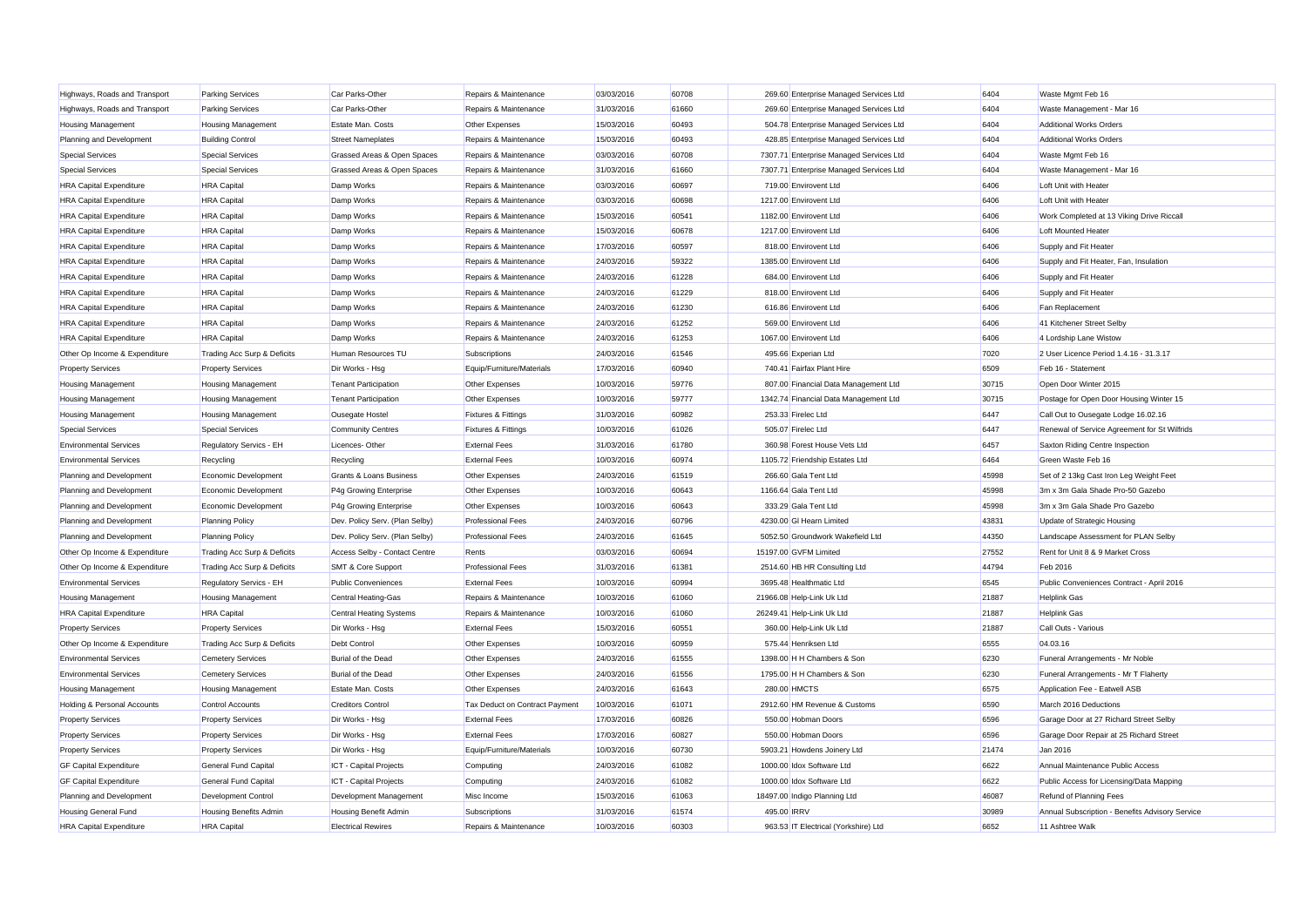| <b>HRA Capital Expenditure</b> | <b>HRA</b> Capital             | Void Property Repairs            | Repairs & Maintenance              | 10/03/2016 | 60542 | 1029.75 IT Electrical (Yorkshire) Ltd     | 6652  | Work Carried Out at 126 Woodville Terrace        |
|--------------------------------|--------------------------------|----------------------------------|------------------------------------|------------|-------|-------------------------------------------|-------|--------------------------------------------------|
| Other Op Income & Expenditure  | Trading Acc Surp & Deficits    | Data & Systems                   | Computing                          | 31/03/2016 | 61572 | 405.00 Jayex Technology Ltd               | 6657  | Annual Jayex Software Licence                    |
| <b>Property Services</b>       | <b>Property Services</b>       | Dir Works - Hsg                  | Equip/Furniture/Materials          | 10/03/2016 | 60733 | 7531.38 Jewson Ltd                        | 6662  | Jan 2016                                         |
| <b>HRA Capital Expenditure</b> | <b>HRA</b> Capital             | Marsh Croft Flooding Costs       | Repairs & Maintenance              | 24/03/2016 | 61569 | 204994.04 Keepmoat Regeneration Limited   | 43184 | Marsh Croft Flood Damage Programme               |
| <b>HRA Capital Expenditure</b> | <b>HRA</b> Capital             | Roof Replacement                 | Repairs & Maintenance              | 24/03/2016 | 61607 | 5447.07 Keepmoat Regeneration Limited     | 43184 | Work Carried Out on Roof of 8 Northfield Terrace |
| <b>HRA Capital Expenditure</b> | <b>HRA</b> Capital             | Roof Replacement                 | Repairs & Maintenance              | 24/03/2016 | 61608 | 6820.00 Keepmoat Regeneration Limited     | 43184 | Work Done on Roof at 3 Station Road              |
| <b>HRA Capital Expenditure</b> | <b>HRA</b> Capital             | Roof Replacement                 | Repairs & Maintenance              | 24/03/2016 | 61609 | 7286.98 Keepmoat Regeneration Limited     | 43184 | Roofing at 35a and 35b Westacres                 |
| <b>HRA Capital Expenditure</b> | <b>HRA</b> Capital             | Void Property Repairs            | Repairs & Maintenance              | 24/03/2016 | 61639 | 2547.14 Keepmoat Regeneration Limited     | 43184 | Floor Replacement at 24 Brockley Close           |
| <b>HRA Capital Expenditure</b> | <b>HRA</b> Capital             | Environmental Improvement Plan   | Repairs & Maintenance              | 31/03/2016 | 61828 | 15000.00 Kellington Parish Council        | 6689  | Grant for Work at Playground                     |
| Planning and Development       | <b>Development Control</b>     | Development Management           | <b>Professional Fees</b>           | 10/03/2016 | 61077 | 1250.00 Kings Chambers                    | 34560 | <b>Summary Grounds</b>                           |
| Planning and Development       | <b>Planning Policy</b>         | Core Strategy Legal Challenge    | <b>Professional Fees</b>           | 17/03/2016 | 61343 | 1000.00 Kings Chambers                    | 34560 | Legal Fees                                       |
| Corporate and Democratic Core  | Corporate Management           | Corporate - GF Only              | <b>Professional Fees</b>           | 24/03/2016 | 61081 | 5185.00 LG Futures                        | 31582 | Financial Intelligence Toolkit                   |
| Other Op Income & Expenditure  | Trading Acc Surp & Deficits    | Finance                          | <b>Training Expenses</b>           | 17/03/2016 | 60699 | 300.00 LG Futures                         | 31582 | LG Futures Regional Briefing                     |
| <b>Housing Management</b>      | <b>Housing Management</b>      | <b>Housing Management</b>        | <b>Legal Fees</b>                  | 11/03/2016 | 2993  | 1050.00 Liberata Uk Ltd                   | 36656 | <b>PCOL Claims</b>                               |
| Other Op Income & Expenditure  | Trading Acc Surp & Deficits    | Human Resources TU               | <b>Training Expenses</b>           | 10/03/2016 | 60998 | 1047.00 LLG Legal Training                | 45610 | Course Fees for 4 Delegates                      |
| Long Term Liabilities          | Provisions                     | Provisions                       | <b>Litigation Costs</b>            | 31/03/2016 | 61829 | 1749.84 Local Government Association      | 37138 | Property Searches Litigation                     |
| Other Op Income & Expenditure  | Trading Acc Surp & Deficits    | <b>Policy Strategy</b>           | Direct Salaries & Wages            | 10/03/2016 | 59989 | 1837.50 Matchtech                         | 43334 | W/C 25.01.16                                     |
| Other Op Income & Expenditure  | Trading Acc Surp & Deficits    | <b>Policy Strategy</b>           | Direct Salaries & Wages            | 15/03/2016 | 60521 | 1837.50 Matchtech                         | 43334 | W/C 08.02.16                                     |
| Other Op Income & Expenditure  | Trading Acc Surp & Deficits    | <b>Policy Strategy</b>           | Direct Salaries & Wages            | 24/03/2016 | 61001 | 1837.50 Matchtech                         | 43334 | W/C 22.02.16                                     |
| Other Op Income & Expenditure  | Trading Acc Surp & Deficits    | <b>Policy Strategy</b>           | Direct Salaries & Wages            | 24/03/2016 | 61002 | 1837.50 Matchtech                         | 43334 | W/C 15.02.16                                     |
| Other Op Income & Expenditure  | Trading Acc Surp & Deficits    | <b>Policy Strategy</b>           | <b>Direct Salaries &amp; Wages</b> | 31/03/2016 | 61655 | 1678.25 Matchtech                         | 43334 | W/C 07.03.16                                     |
| Highways, Roads and Transport  | <b>Parking Services</b>        | Car Parks Enforcement            | Equip/Furniture/Materials          | 24/03/2016 | 60709 | 1526.76 Metric Group Ltd                  | 6815  | <b>Parking Machines</b>                          |
| <b>HRA Capital Expenditure</b> | <b>HRA</b> Capital             | Damp Works                       | Repairs & Maintenance              | 10/03/2016 | 60468 | 822.40 Michael Walsh (Plasterers) Ltd     | 7419  | 4 Station Road Wistow                            |
| Holding & Personal Accounts    | Miscellaneous Holding Accounts | Rent Payers Account              | <b>Rent Refunds</b>                | 17/03/2016 | 61413 | 1055.67 Personal Information              | 45662 | Refund of Overpayment                            |
| <b>Environmental Services</b>  | Regulatory Servics - EH        | Pest Control                     | <b>External Fees</b>               | 17/03/2016 | 61247 | 1300.38 M J Backhouse                     | 6097  | Pest Control in Domestic Premises                |
| <b>Property Services</b>       | <b>Property Services</b>       | Dir Works - Hsg                  | Equip/Furniture/Materials          | 10/03/2016 | 60734 | 2169.47 MKM Building Supplies Ltd         | 21210 | Jan 2016                                         |
| <b>Housing Management</b>      | <b>Housing Management</b>      | Hsg.Gen.Management               | <b>Professional Fees</b>           | 31/03/2016 | 61406 | 2200.00 Mouchel Business Services Ltd     | 6839  | Annual Desktop Review of Beacon Properties       |
| <b>HRA Capital Expenditure</b> | <b>HRA</b> Capital             | Central Heating Systems          | Repairs & Maintenance              | 17/03/2016 | 61349 | 296.52 Personal Information               | 46148 | Redecoration Allowance                           |
| Central Services to the Public | <b>Emergency Planning</b>      | Dec 2015 Floods (Storm Eva)      | Grants                             | 10/03/2016 | 61075 | 500.00 Personal Information               | 46104 | Flood Recovery Scheme                            |
| Other Op Income & Expenditure  | Trading Acc Surp & Deficits    | Legal Services                   | Legal Fees                         | 24/03/2016 | 60685 | 300.00 Mr Douglas Cochran                 | 46026 | <b>Professional Fees</b>                         |
| Central Services to the Public | <b>Emergency Planning</b>      | Dec 2015 Floods (Storm Eva)      | Grants                             | 10/03/2016 | 61076 | 500.00 Personal Information               | 46105 | Flood Recovery Scheme                            |
| <b>HRA Capital Expenditure</b> | <b>HRA</b> Capital             | Damp Works                       | Repairs & Maintenance              | 10/03/2016 | 61090 | 315.83 Personal Information               | 46040 | Redecoration Allowance                           |
| <b>HRA Capital Expenditure</b> | <b>HRA</b> Capital             | Damp Works                       | Repairs & Maintenance              | 10/03/2016 | 60743 | 315.83 Personal Information               | 46040 | Redecoration Allowance                           |
| <b>Housing Management</b>      | <b>Housing Management</b>      | <b>Rent Project</b>              | Other Expenses                     | 10/03/2016 | 61078 | 500.00 Personal Information               | 46106 | <b>Transfer Scheme</b>                           |
| Central Services to the Public | <b>Emergency Planning</b>      | Dec 2015 Floods (Storm Eva)      | Grants                             | 10/03/2016 | 61074 | 500.00 Personal Information               | 46103 | Flood Recovery Scheme                            |
| Corporate and Democratic Core  | Corporate Management           | Customer & Community Project     | Direct Salaries & Wages            | 10/03/2016 | 60821 | 2160.00 Mrs K Frost                       | 45524 | <b>Consultancy Fees</b>                          |
| Corporate and Democratic Core  | Corporate Management           | Customer & Community Project     | Direct Salaries & Wages            | 24/03/2016 | 61347 | 2700.00 Mrs K Frost                       | 45524 | <b>Consultancy Fees</b>                          |
| Other Op Income & Expenditure  | Trading Acc Surp & Deficits    | Legal Services                   | Legal Fees                         | 24/03/2016 | 61604 | 400.00 Mr Thomas Stanway                  | 46202 | <b>Attend Brief</b>                              |
| <b>Housing Management</b>      | <b>Housing Management</b>      | Cash Incentive Scheme            | Other Expenses                     | 31/03/2016 | 61907 | 500.00 Personal Information               | 46233 | <b>Tenant Incentive Scheme</b>                   |
| Other Op Income & Expenditure  | Trading Acc Surp & Deficits    | <b>Legal Services</b>            | Legal Fees                         | 24/03/2016 | 61388 | 750.00 Mr Vincent Blake-Barnard           | 46154 | <b>Legal Fees</b>                                |
| Other Op Income & Expenditure  | Trading Acc Surp & Deficits    | Legal Services                   | <b>Legal Fees</b>                  | 06/04/2016 | 61402 | 500.00 Mr Vincent Blake-Barnard           | 46154 | <b>Legal Fees</b>                                |
| <b>Environmental Services</b>  | <b>Waste Collection</b>        | <b>Refuse Collection General</b> | <b>External Fees</b>               | 10/03/2016 | 59959 | 1700.00 Mytum & Selby Waste Recycling Ltd | 6843  | Collection and Disposal, New Road Ulleskell      |
| <b>HRA Capital Expenditure</b> | <b>HRA</b> Capital             | Central Heating Systems          | Repairs & Maintenance              | 15/03/2016 | 61206 | 583.00 Northern Gas Networks Ltd          | 34757 | New Gas Supply                                   |
| <b>HRA Capital Expenditure</b> | <b>HRA</b> Capital             | Central Heating Systems          | Repairs & Maintenance              | 15/03/2016 | 61289 | 6929.07 Northern Gas Networks Ltd         | 34757 | New Gas Supply                                   |
| <b>HRA Capital Expenditure</b> | <b>HRA</b> Capital             | Central Heating Systems          | Repairs & Maintenance              | 24/03/2016 | 61638 | 583.00 Northern Gas Networks Ltd          | 34757 | New Gas Supply 5 William Jacques Drive           |
| <b>HRA Capital Expenditure</b> | <b>HRA</b> Capital             | Central Heating Systems          | Repairs & Maintenance              | 31/03/2016 | 61839 | 1116.69 Northern Gas Networks Ltd         | 34757 | New Gas Supply for 185 New Millgate Selby        |
| Other Op Income & Expenditure  | Trading Acc Surp & Deficits    | Data & Systems                   | Computing                          | 17/03/2016 | 60950 | 312.20 Northgate Information Solutions    | 6890  | Scan Application                                 |
| Other Op Income & Expenditure  | Trading Acc Surp & Deficits    | Data & Systems                   | Computing                          | 17/03/2016 | 60951 | 5958.65 Northgate Information Solutions   | 6890  | Local Housing Allowance Software                 |
| Other Op Income & Expenditure  | Trading Acc Surp & Deficits    | Data & Systems                   | Computing                          | 17/03/2016 | 60952 | 572.50 Northgate Information Solutions    | 6890  | Paris CVC/AVS Module for 2016/2017               |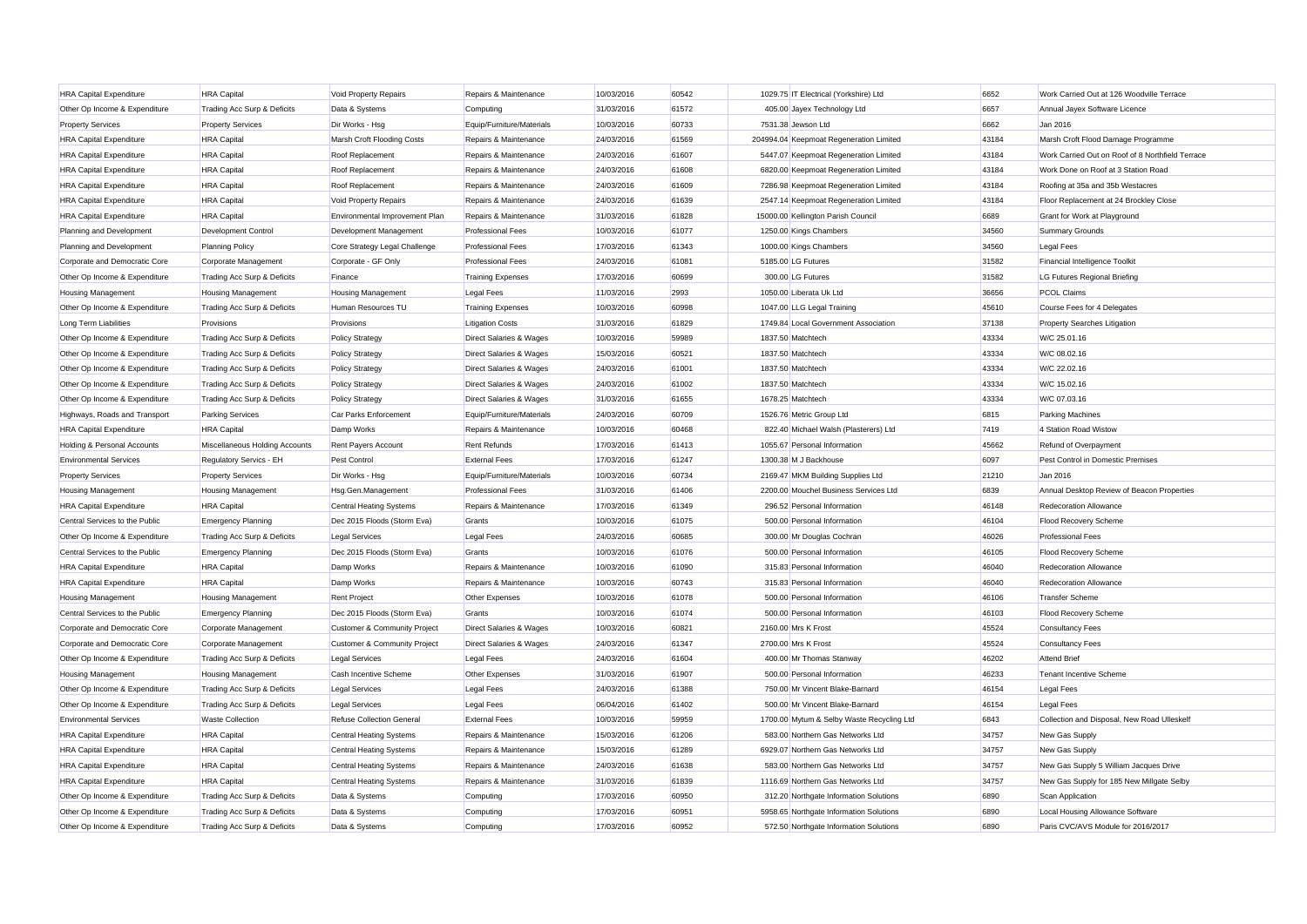| Other Op Income & Expenditure          | Trading Acc Surp & Deficits    | Data & Systems                 | Computing                     | 17/03/2016 | 60953 | 582.67 Northgate Information Solutions              | 6890  | Paris Web Services                              |
|----------------------------------------|--------------------------------|--------------------------------|-------------------------------|------------|-------|-----------------------------------------------------|-------|-------------------------------------------------|
| Other Op Income & Expenditure          | Trading Acc Surp & Deficits    | Data & Systems                 | Computing                     | 17/03/2016 | 60954 | 14310.53 Northgate Information Solutions            | 6890  | Information at Work                             |
| Other Op Income & Expenditure          | Trading Acc Surp & Deficits    | Data & Systems                 | Computing                     | 17/03/2016 | 61262 | 16529.22 Northgate Information Solutions            | 6890  | Software Support for Anite 2016/17              |
| Other Op Income & Expenditure          | Trading Acc Surp & Deficits    | Data & Systems                 | Computing                     | 17/03/2016 | 61264 | 589.08 Northgate Information Solutions              | 6890  | Paris Web Services                              |
| Other Op Income & Expenditure          | Trading Acc Surp & Deficits    | Data & Systems                 | Computing                     | 17/03/2016 | 61266 | 578.80 Northgate Information Solutions              | 6890  | Paris CVC/AVS Module for 2016/2017              |
| Other Op Income & Expenditure          | Trading Acc Surp & Deficits    | Data & Systems                 | Computing                     | 24/03/2016 | 60955 | 16349.38 Northgate Information Solutions            | 6890  | Information at Work                             |
| Other Op Income & Expenditure          | Trading Acc Surp & Deficits    | Data & Systems                 | Computing                     | 24/03/2016 | 60956 | 534.30 Northgate Information Solutions              | 6890  | <b>IB/ESA</b>                                   |
| Other Op Income & Expenditure          | Trading Acc Surp & Deficits    | Data & Systems                 | Computing                     | 31/03/2016 | 61258 | 540.18 Northgate Information Solutions              | 6890  | Support & Maintenance 01.04.16 - 31.03.17       |
| Other Op Income & Expenditure          | Trading Acc Surp & Deficits    | Data & Systems                 | Computing                     | 31/03/2016 | 61260 | 14467.95 Northgate Information Solutions            | 6890  | Annual Licence for Anite - 2016/17              |
| Other Op Income & Expenditure          | Trading Acc Surp & Deficits    | Data & Systems                 | Computing                     | 10/03/2016 | 60490 | 774.00 Northgate Public Services Uk Ltd             | 26165 | Adlib Annual Support Renewal                    |
| Other Op Income & Expenditure          | Trading Acc Surp & Deficits    | Data & Systems                 | Computing                     | 24/03/2016 | 61297 | 5608.61 Northgate Public Services Uk Ltd            | 26165 | Payment Deduction Programme - Council Tax       |
| <b>GF Capital Expenditure</b>          | <b>General Fund Capital</b>    | ICT - Capital Projects         | Computing                     | 03/03/2016 | 59497 | 4140.00 North Yorkshire County Council              | 6902  | CRM - CTI Licences                              |
| <b>GF Capital Expenditure</b>          | <b>General Fund Capital</b>    | <b>ICT</b> - Capital Projects  | Computing                     | 03/03/2016 | 59550 | 20000.00 North Yorkshire County Council             | 6902  | <b>CRM - District Module</b>                    |
| <b>GF Capital Expenditure</b>          | General Fund Capital           | <b>ICT</b> - Capital Projects  | Computing                     | 17/03/2016 | 57397 | 3300.00 North Yorkshire County Council              | 6902  | E Payment Green Waste Definition Activity       |
| Holding & Personal Accounts            | Miscellaneous Holding Accounts | C. Tax Payers Coll Fund Acc    | Appropriation                 | 29/03/2016 | 61770 | 211864.12 North Yorkshire County Council            | 32208 | 15/16 Surplus 2nd Instalment                    |
| Holding & Personal Accounts            | Miscellaneous Holding Accounts | C. Tax Payers Coll Fund Acc    | <b>NYCC Precept</b>           | 15/03/2016 | 61301 | 2669011.00 North Yorkshire County Council           | 32208 | NYCC Precept 17.03.16                           |
| Holding & Personal Accounts            | Miscellaneous Holding Accounts | NNDR Payers Coll Fund (Old)    | <b>NNDR Pool Contribution</b> | 15/03/2016 | 61299 | 320057.00 North Yorkshire County Council            | 6902  | <b>Retained Business Rates</b>                  |
| <b>Housing General Fund</b>            | <b>Housing Strategy</b>        | P4g Strategic Dev Sites        | <b>Professional Fees</b>      | 17/03/2016 | 61008 | 2000.00 North Yorkshire County Council              | 6902  | 50% Fee for Valuation Work Olympia Park         |
| <b>Housing Management</b>              | <b>Housing Management</b>      | <b>Tenant Participation</b>    | Other Expenses                | 31/03/2016 | 61559 | 350.00 North Yorkshire County Council               | 6902  | Design for Open Door Magazine                   |
| Other Op Income & Expenditure          | Trading Acc Surp & Deficits    | Human Resources TU             | <b>External Fees</b>          | 03/03/2016 | 59963 | 13962.00 North Yorkshire County Council             | 6902  | Payroll Services for 2015/2016                  |
| Other Op Income & Expenditure          | Trading Acc Surp & Deficits    | Human Resources TU             | Printing/Stationery/Gen Exps  | 17/03/2016 | 61231 | 300.00 North Yorkshire County Council               | 6902  | Annual Fee Access Benefits Framework            |
| Other Op Income & Expenditure          | Trading Acc Surp & Deficits    | <b>ICT</b>                     | Partnership Arrangements      | 17/03/2016 | 61007 | 24140.00 North Yorkshire County Council             | 6902  | Shared ICT Infrastructure 15/16 Costs           |
| Other Op Income & Expenditure          | Trading Acc Surp & Deficits    | Marketing & Comms              | Other Expenses                | 24/03/2016 | 61560 | 490.00 North Yorkshire County Council               | 6902  | Design for Selby Citizen Link Magazine          |
| Planning and Development               | Development Control            | Development Management         | Advertising                   | 24/03/2016 | 61238 | 1508.02 North Yorkshire County Council              | 6902  | Press Notices Published 3rd/4th Feb 2016        |
| Planning and Development               | Development Control            | Development Management         | Advertising                   | 24/03/2016 | 61239 | 848.41 North Yorkshire County Council               | 6902  | Press Notices Published 11th/17th Feb 2016      |
| Planning and Development               | <b>Development Control</b>     | Development Management         | Advertising                   | 24/03/2016 | 61240 | 656.93 North Yorkshire County Council               | 6902  | Press Notices Published 18th Feb 2016           |
| Planning and Development               | <b>Development Control</b>     | Development Management         | Advertising                   | 24/03/2016 | 61241 | 1114.17 North Yorkshire County Council              | 6902  | Press Notices Published 24th/25th Feb 16        |
| <b>Property Services</b>               | <b>Property Services</b>       | Dir Works - Hsg                | Rents                         | 10/03/2016 | 59728 | 5260.00 North Yorkshire County Council              | 6902  | Rent of Area 7 Highways Depot Canal Rd          |
| Holding & Personal Accounts            | Miscellaneous Holding Accounts | C. Tax Payers Coll Fund Acc    | Appropriation                 | 29/03/2016 | 61769 | 12440.30 North Yorkshire Fire & Rescue              | 32207 | 15/16 Surplus 2nd Instalment                    |
| <b>Holding &amp; Personal Accounts</b> | Miscellaneous Holding Accounts | C. Tax Payers Coll Fund Acc    | <b>NYFRA Precept</b>          | 15/03/2016 | 61302 | 156724.00 North Yorkshire Fire & Rescue             | 32207 | NYFRA 17.03.16                                  |
| Holding & Personal Accounts            | Miscellaneous Holding Accounts | NNDR Payers Coll Fund (Old)    | <b>NNDR Pool Contribution</b> | 15/03/2016 | 61298 | 35562.00 North Yorkshire Fire & Rescue Service      | 26145 | <b>Retained Business Rates</b>                  |
| Other Op Income & Expenditure          | Trading Acc Surp & Deficits    | Human Resources TU             | <b>Training Expenses</b>      | 24/03/2016 | 61551 | 2000.00 North Yorkshire Fire & Rescue Service       | 26145 | Annual Fee Coaching and Mentoring Scheme        |
| Holding & Personal Accounts            | Miscellaneous Holding Accounts | C. Tax Payers Coll Fund Acc    | Appropriation                 | 29/03/2016 | 61771 | 40981.26 North Yorkshire PCC                        | 32209 | 15/16 Surplus 2nd Instalment                    |
| Holding & Personal Accounts            | Miscellaneous Holding Accounts | C. Tax Payers Coll Fund Acc    | <b>NYPA</b> Precept           | 15/03/2016 | 61300 | 516269.00 North Yorkshire PCC                       | 32209 | <b>NYPCC Precept</b>                            |
| Other Op Income & Expenditure          | Trading Acc Surp & Deficits    | Access Selby - Contact Centre  | <b>Energy Costs</b>           | 24/03/2016 | 61600 | 979.24 Npower Ltd                                   | 6917  | Access Selby 01.02.16 - 29.02.16                |
| <b>Special Services</b>                | <b>Special Services</b>        | Community Centres              | <b>Energy Costs</b>           | 31/03/2016 | 61591 | 1094.84 Npower Ltd                                  | 6917  | St Wilfrids - Commuinal Supply Feb 16           |
| Special Services                       | <b>Special Services</b>        | Community Centres              | <b>Energy Costs</b>           | 31/03/2016 | 61592 | 1794.76 Npower Ltd                                  | 6917  | Anne Sharpe Centre Dec 15 - Feb 16              |
| <b>Special Services</b>                | <b>Special Services</b>        | Community Centres              | <b>Energy Costs</b>           | 31/03/2016 | 61593 | 1278.80 Npower Ltd                                  | 6917  | Laurie Backhouse 03.12.15 - 29.02.16            |
| <b>Special Services</b>                | <b>Special Services</b>        | Community Centres              | <b>Energy Costs</b>           | 31/03/2016 | 61597 | 358.59 Npower Ltd                                   | 6917  | Calcaria House 01.12.16 - 29.02.16              |
| <b>Special Services</b>                | <b>Special Services</b>        | Community Centres              | <b>Energy Costs</b>           | 31/03/2016 | 61598 | 358.83 Npower Ltd                                   | 6917  | Calcaria House 01.09.15 - 30.11.15              |
| Other Op Income & Expenditure          | Trading Acc Surp & Deficits    | <b>Environmental Health</b>    | Direct Salaries & Wages       | 17/03/2016 | 61393 | 2785.00 N S Redfern                                 | 31130 | Inspection of Various Premises                  |
| <b>Housing Management</b>              | <b>Housing Management</b>      | <b>Painting Dwellings</b>      | <b>External Fees</b>          | 24/03/2016 | 61610 | 1279.25 Owan Ltd                                    | 6943  | Quantity Surveying Service for Decent Homes     |
| <b>Housing Management</b>              | <b>Housing Management</b>      | Solid Fuel Serv-PInd           | Repairs & Maintenance         | 24/03/2016 | 61610 | 327.25 Owan Ltd                                     | 6943  | Quantity Surveying Service for Decent Homes     |
| <b>HRA Capital Expenditure</b>         | <b>HRA</b> Capital             | <b>Bathroom Replacements</b>   | Repairs & Maintenance         | 24/03/2016 | 61610 | 565.25 Owan Ltd                                     | 6943  | Quantity Surveying Service for Decent Homes     |
| <b>HRA Capital Expenditure</b>         | <b>HRA</b> Capital             | Central Heating Systems        | Repairs & Maintenance         | 24/03/2016 | 61610 | 1041.25 Owan Ltd                                    | 6943  | Quantity Surveying Service for Decent Homes     |
| Planning and Development               | <b>Community Development</b>   | Tadcaster Tough Stuff          | <b>Professional Fees</b>      | 03/03/2016 | 60214 | 523.40 Paula Grizzard Ltd                           | 45475 | Preparation & Facilitation of Tough Stuff Board |
| <b>HRA Capital Expenditure</b>         | <b>HRA</b> Capital             | Damp Works                     | Repairs & Maintenance         | 03/03/2016 | 60523 | 377.50 Paul Harrison Building and Property Repairs  | 6531  | 95 Woodville Terrace Selby                      |
| <b>HRA Capital Expenditure</b>         | <b>HRA</b> Capital             | Environmental Improvement Plan | Repairs & Maintenance         | 24/03/2016 | 58107 | 2920.00 Paul Harrison Building and Property Repairs | 6531  | 43 Windmill Rise Tadcaster                      |
| <b>Property Services</b>               | <b>Property Services</b>       | Dir Works - Hsg                | <b>External Fees</b>          | 03/03/2016 | 60700 | 620.00 Paul Harrison Building and Property Repairs  | 6531  | 957873                                          |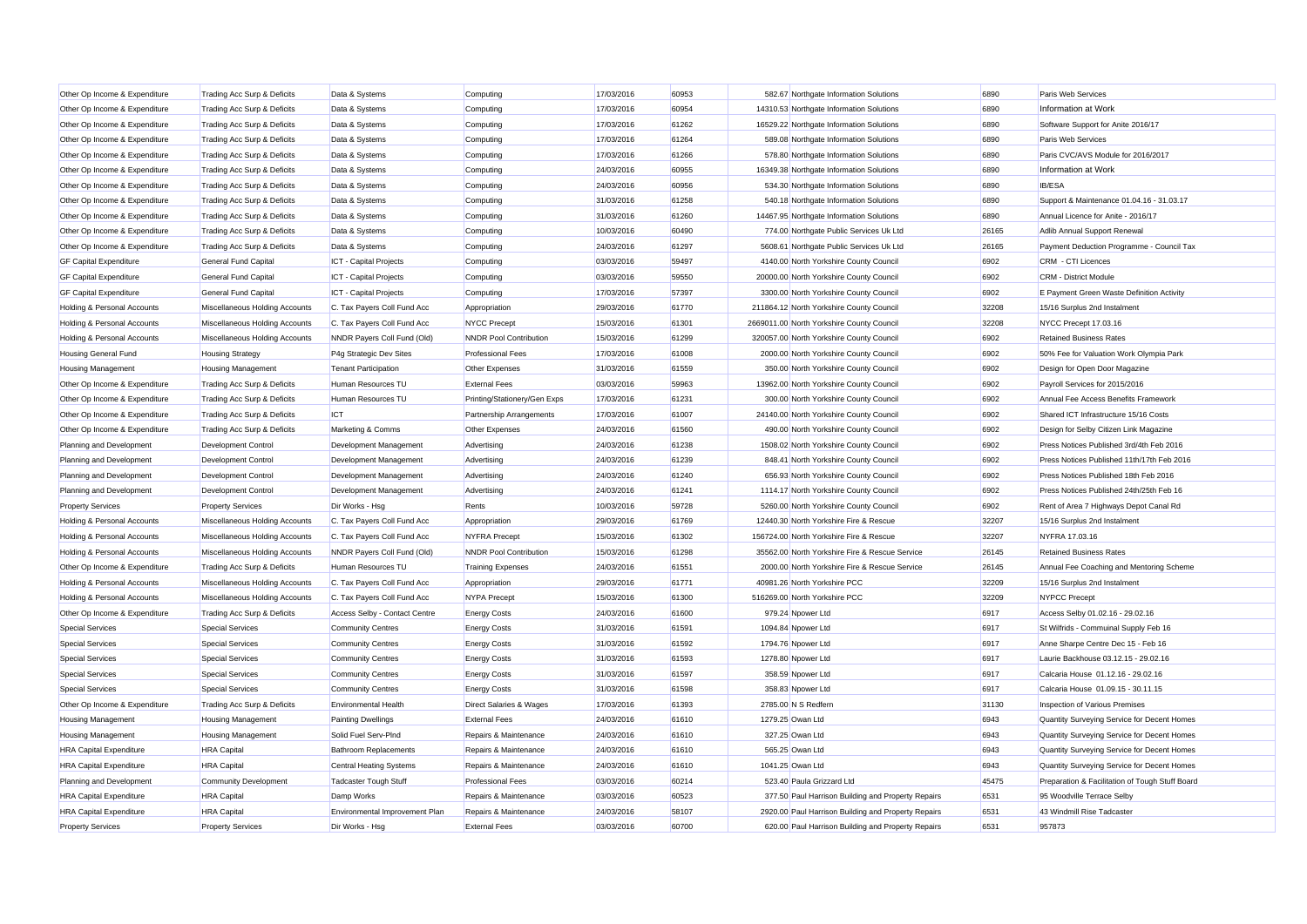| <b>Property Services</b>       | <b>Property Services</b>         | Dir Works - Hsg                  | <b>External Fees</b>         | 03/03/2016 | 60701 | 1021.00 Paul Harrison Building and Property Repairs | 6531  | 959121                                      |
|--------------------------------|----------------------------------|----------------------------------|------------------------------|------------|-------|-----------------------------------------------------|-------|---------------------------------------------|
| <b>Property Services</b>       | <b>Property Services</b>         | Dir Works - Hsa                  | <b>External Fees</b>         | 03/03/2016 | 60702 | 462.00 Paul Harrison Building and Property Repairs  | 6531  | 960960                                      |
| Planning and Development       | <b>Planning Policy</b>           | Dev. Policy Serv. (Plan Selby)   | <b>Professional Fees</b>     | 31/03/2016 | 61799 | 3352.29 Pell Frischmann                             | 42174 | <b>Highways Assessment Study</b>            |
| Other Op Income & Expenditure  | Trading Acc Surp & Deficits      | <b>SMT &amp; Core Support</b>    | <b>Professional Fees</b>     | 10/03/2016 | 61031 | 1485.00 Penna Plc                                   | 45919 | <b>Career Transition</b>                    |
| Other Op Income & Expenditure  | Trading Acc Surp & Deficits      | <b>SMT &amp; Core Support</b>    | <b>Professional Fees</b>     | 10/03/2016 | 61032 | 495.00 Penna Plc                                    | 45919 | <b>Career Transition</b>                    |
| Other Op Income & Expenditure  | Trading Acc Surp & Deficits      | <b>SMT &amp; Core Support</b>    | <b>Professional Fees</b>     | 10/03/2016 | 61033 | 495.00 Penna Plc                                    | 45919 | <b>Career Transition</b>                    |
| Housing General Fund           | Homelessness                     | <b>Homeless Persons</b>          | Other Expenses               | 24/03/2016 | 61605 | 500.00 Preston Baker                                | 42650 | Personal Information                        |
| <b>HRA Capital Expenditure</b> | <b>HRA Capital</b>               | Kitchens - Decent Homes          | Repairs & Maintenance        | 10/03/2016 | 61050 | 7006.07 PTS Plumbing Trade Supplies                 | 34513 | Heating Scheme 1                            |
| <b>HRA Capital Expenditure</b> | <b>HRA Capital</b>               | Kitchens - Decent Homes          | Repairs & Maintenance        | 10/03/2016 | 61051 | 3160.98 PTS Plumbing Trade Supplies                 | 34513 | Heating Scheme 1                            |
| <b>HRA Capital Expenditure</b> | <b>HRA Capital</b>               | Kitchens - Decent Homes          | Repairs & Maintenance        | 10/03/2016 | 61052 | 1354.23 PTS Plumbing Trade Supplies                 | 34513 | <b>Heating Scheme Payment</b>               |
| <b>HRA Capital Expenditure</b> | <b>HRA Capital</b>               | Kitchens - Decent Homes          | Repairs & Maintenance        | 10/03/2016 | 61053 | 858.54 PTS Plumbing Trade Supplies                  | 34513 | Heating Scheme 1                            |
| <b>HRA Capital Expenditure</b> | <b>HRA Capital</b>               | Kitchens - Decent Homes          | Repairs & Maintenance        | 10/03/2016 | 61054 | 720.49 PTS Plumbing Trade Supplies                  | 34513 | Heating Scheme 1                            |
| <b>HRA Capital Expenditure</b> | <b>HRA Capital</b>               | Kitchens - Decent Homes          | Repairs & Maintenance        | 10/03/2016 | 61055 | 658.73 PTS Plumbing Trade Supplies                  | 34513 | Heating Scheme 1                            |
| <b>HRA Capital Expenditure</b> | <b>HRA Capital</b>               | Kitchens - Decent Homes          | Repairs & Maintenance        | 10/03/2016 | 61056 | 3324.66 PTS Plumbing Trade Supplies                 | 34513 | Heating Scheme '                            |
| <b>HRA Capital Expenditure</b> | <b>HRA Capital</b>               | Kitchens - Decent Homes          | Repairs & Maintenance        | 10/03/2016 | 61057 | 1580.46 PTS Plumbing Trade Supplies                 | 34513 | Heating Scheme 1                            |
| <b>HRA</b> Other               | Financing & Investment Inc & Exp | <b>External Interest Payable</b> | Other Expenses               | 31/03/2016 | 3011  | 879077.50 Public Works Loan Board                   | 7017  | PWLB 500524 - 500535 Interest               |
| <b>HRA</b> Other               | Financing & Investment Inc & Exp | <b>External Interest Payable</b> | Other Expenses               | 31/03/2016 | 3012  | 41875.00 Public Works Loan Board                    | 7017  | PWLB Loan Number 478159 Interest            |
| Other Op Income & Expenditure  | Financing & Investment Inc & Exp | <b>External Interest Payable</b> | Other Expenses               | 04/03/2016 | 2982  | 56050.00 Public Works Loan Board                    | 7017  | PWLB Payment 03.03.16                       |
| Other Op Income & Expenditure  | Trading Acc Surp & Deficits      | <b>ICT</b>                       | <b>Professional Fees</b>     | 10/03/2016 | 60857 | 916.75 Razorblue Ltd                                | 27684 | IT Support 01.04.16 - 30.04.16              |
| <b>Housing Management</b>      | Housing Management               | Cash Incentive Schem             | Other Expenses               | 17/03/2016 | 61344 | 296.00 Removals for You                             | 37744 | Removal Costs From 4 West View              |
| Planning and Development       | Community Development            | Eastern CEF                      | Other Expenses               | 15/03/2016 | 61205 | 500.00 Riccall Community Primary School             | 46128 | <b>Riccall CEF Project</b>                  |
| <b>Environmental Services</b>  | Comm Safety (Crime Reduction)    | Local Authority Prevent Duty     | <b>Professional Fees</b>     | 10/03/2016 | 61005 | 1200.00 Richard Abbott                              | 45333 | 4 day Project Lead                          |
| <b>HRA Capital Expenditure</b> | <b>HRA Capital</b>               | Central Heating Systems          | Repairs & Maintenance        | 17/03/2016 | 60972 | 16837.03 R N E Electrical Contractors               | 7081  | Various Addresses                           |
| <b>HRA Capital Expenditure</b> | <b>HRA Capital</b>               | <b>Electrical Rewires</b>        | Repairs & Maintenance        | 03/03/2016 | 59786 | 4953.40 R N E Electrical Contractors                | 7081  | Work at Westfield Court Community Centre    |
| <b>HRA</b> Capital Expenditure | <b>HRA Capital</b>               | <b>Electrical Rewires</b>        | Repairs & Maintenance        | 17/03/2016 | 60973 | 5011.93 R N E Electrical Contractors                | 7081  | Various Addresses                           |
| Central Services to the Public | Elections                        | Register of Electors             | Communications               | 10/03/2016 | 60851 | 347.84 Royal Mail Group Plc                         | 7100  | Post - Electoral Registration               |
| Central Services to the Public | Local Tax Collection             | Council Tax Collection           | Communications               | 31/03/2016 | 61648 | 10420.33 Royal Mail Group Plc                       | 7100  | Annual Billing C/Tax Letters                |
| Central Services to the Public | Local Tax Collection             | Non Domestic Rates               | Communications               | 31/03/2016 | 61648 | 748.40 Royal Mail Group Plc                         | 7100  | Annual Billing C/Tax Letters                |
| Other Op Income & Expenditure  | Trading Acc Surp & Deficits      | Postage Account                  | Communications               | 10/03/2016 | 60849 | 1130.31 Royal Mail Group Plc                        | 7100  | Post - Feb 2016                             |
| Other Op Income & Expenditure  | Trading Acc Surp & Deficits      | Human Resources TU               | <b>Training Expenses</b>     | 24/03/2016 | 60695 | 427.50 RTPI Yorkshire                               | 24555 | <b>RTPI Conference</b>                      |
| Other Op Income & Expenditure  | Trading Acc Surp & Deficits      | <b>Policy Strategy</b>           | Printing/Stationery/Gen Exps | 24/03/2016 | 60695 | 427.50 RTPI Yorkshire                               | 24555 | <b>RTPI Conference</b>                      |
| <b>Environmental Services</b>  | Recycling                        | Recycling                        | <b>External Fees</b>         | 24/03/2016 | 61398 | 702.80 Ryedale Organics Ltd                         | 6694  | Green Waste Jan 16                          |
| <b>Environmental Services</b>  | Recycling                        | Recycling                        | <b>External Fees</b>         | 24/03/2016 | 61399 | 515.90 Ryedale Organics Ltd                         | 6694  | Green Waste Feb 16                          |
| Central Services to the Public | Local Tax Collection             | Council Tax Collection           | <b>External Fees</b>         | 11/03/2016 | 2991  | 441.07 Santander                                    | 6052  | Feb 16 - Council Tax                        |
| <b>Housing Management</b>      | <b>Housing Management</b>        | <b>Rent Project</b>              | <b>External Fees</b>         | 11/03/2016 | 2988  | 939.97 Santander                                    | 6052  | Feb 16 - Rents                              |
| Other Op Income & Expenditure  | Trading Acc Surp & Deficits      | Community Officer Team           | Printing/Stationery/Gen Exps | 24/03/2016 | 60689 | 1994.56 Scan Coin Ltd                               | 7123  | Service Contract Charges 2016/17            |
| Corporate and Democratic Core  | Corporate Management             | <b>Shared Procurement</b>        | <b>Professional Fees</b>     | 24/03/2016 | 61554 | 17500.00 Scarborough Borough Council                | 7122  | Contribution to NY Procurement Partnership  |
| <b>Environmental Services</b>  | Comm Safety (Safety Services)    | <b>CS-Partner Contributions</b>  | <b>Professional Fees</b>     | 17/03/2016 | 59707 | 3112.00 Selby District AVS                          | 7159  | Admin & Finance Support 01.10.14 - 31.03.16 |
| <b>Environmental Services</b>  | Comm Safety (Safety Services)    | CS-Partner Contributions         | Rents                        | 31/03/2016 | 61831 | 300.00 Selby District AVS                           | 7159  | Room Hire on 24.03.16                       |
| Suspense                       | Misc Suspense Accounts           | Petty Cash Suspense              | Suspense                     | 24/03/2016 | 61616 | 498.12 Selby District Council                       | 7167  | Vouchers 224-240                            |
| <b>GF Capital Expenditure</b>  | <b>General Fund Capital</b>      | <b>SDHT</b> Loan                 | Soft Loans                   | 11/03/2016 | 2992  | 49636.00 Selby & District Housing Trust             | 43777 | St Josephs Street                           |
| <b>Housing General Fund</b>    | <b>Housing Strategy</b>          | P4g Housing Trust                | Other Expenses               | 11/03/2016 | 2992  | 31000.00 Selby & District Housing Trust             | 43777 | St Josephs Street                           |
| <b>Property Services</b>       | <b>Property Services</b>         | Dir Works - Hsg                  | Equip/Furniture/Materials    | 10/03/2016 | 60540 | 1994.93 Selby Glass                                 | 7172  | Jan Statement                               |
| Other Op Income & Expenditure  | Trading Acc Surp & Deficits      | Human Resources TU               | <b>Professional Fees</b>     | 10/03/2016 | 60991 | 595.00 Selby Healthcare Ltd                         | 31239 | Occupational Health Support Feb 2016        |
| Other Op Income & Expenditure  | Trading Acc Surp & Deficits      | Human Resources TU               | <b>Professional Fees</b>     | 10/03/2016 | 61064 | 280.00 Selby Healthcare Ltd                         | 31239 | Assessments                                 |
| Planning and Development       | Economic Development             | P4g Retail Experience - Step     | Other Expenses               | 15/03/2016 | 60538 | 2000.00 Selby Town Council                          | 7184  | Grant for STEP - Food Festival              |
| Central Services to the Public | <b>Emergency Planning</b>        | <b>Emergency Planning</b>        | Other Expenses               | 17/03/2016 | 61296 | 360.00 S G Baker Ltd                                | 45608 | <b>Delivery Charges</b>                     |
| Central Services to the Public | <b>Emergency Planning</b>        | <b>Emergency Planning</b>        | Other Expenses               | 17/03/2016 | 61296 | 1600.00 S G Baker Ltd                               | 45608 | <b>Flood Prevention Sandbags</b>            |
| Central Services to the Public | <b>Emergency Planning</b>        | Dec 2015 Floods (Storm Eva)      | <b>External Fees</b>         | 03/03/2016 | 60220 | 725.00 Taperell Environmental                       | 7303  | <b>Skip Hire</b>                            |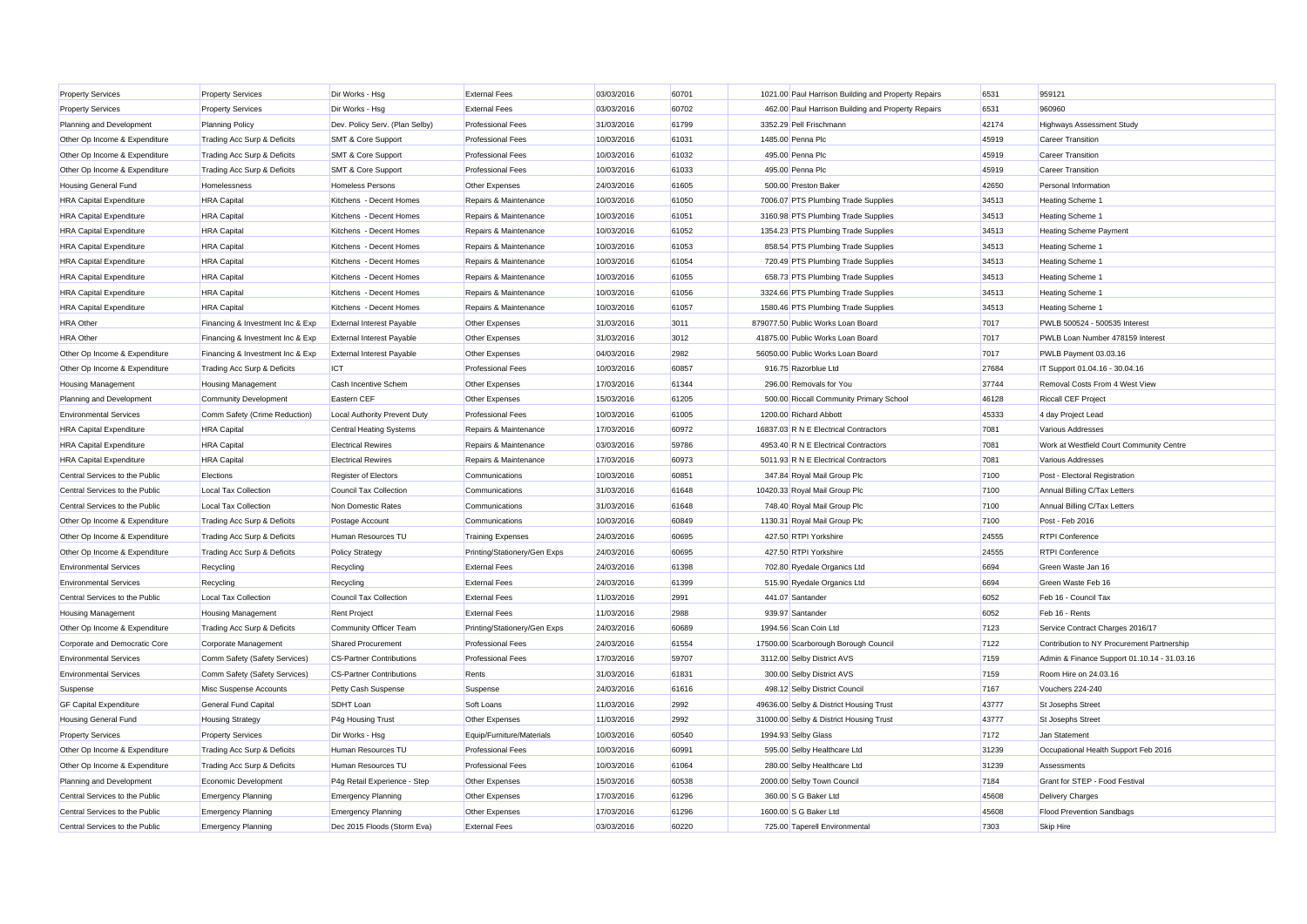| <b>Environmental Services</b>  | Recycling                      | Recycling                        | <b>External Fees</b>               | 03/03/2016 | 60220 | 1005.00 Taperell Environmenta                       | 7303  | Skip Hire                                    |
|--------------------------------|--------------------------------|----------------------------------|------------------------------------|------------|-------|-----------------------------------------------------|-------|----------------------------------------------|
| <b>Environmental Services</b>  | <b>Street Cleansing</b>        | <b>Street Cleansing</b>          | <b>External Fees</b>               | 03/03/2016 | 60221 | 675.00 Taperell Environmental                       | 7303  | Hire of Skip & Disposal of Waste             |
| <b>Environmental Services</b>  | <b>Street Cleansing</b>        | <b>Street Cleansing</b>          | <b>External Fees</b>               | 24/03/2016 | 61549 | 990.00 Taperell Environmental                       | 7303  | Hire of Skips, HGV+Driver Transportation     |
| <b>Property Services</b>       | <b>Property Services</b>       | Dir Works - Hsg                  | <b>External Fees</b>               | 03/03/2016 | 60124 | 1714.40 Taperell Environmental                      | 7303  | Hire of 12 Yard Skip & Disposal of Waste     |
| <b>Environmental Services</b>  | Regulatory Servics - EH        | <b>Great Heck Site Clearance</b> | Other Expenses                     | 24/03/2016 | 61647 | 306703.70 Shared Services Connected Ltd             | 46217 | Contribution to Phase 1a & 2 Waste Clearance |
| Planning and Development       | Economic Development           | P4g Retail Experience            | Grants                             | 24/03/2016 | 61514 | 40000.00 Sherburn Parish Council                    | 7199  | Sherburn Village Centre Grant                |
| Planning and Development       | Economic Development           | <b>Property Management</b>       | Other Expenses                     | 31/03/2016 | 3014  | 3000.00 Sherburn Parish Council                     | 46239 | Sherburn PC                                  |
| Holding & Personal Accounts    | Miscellaneous Holding Accounts | Sect 106 Ros - Dev Contrib       | Sherburn in Elmet Parish           | 31/03/2016 | 61840 | 11583.00 Sherburn Parish Council                    | 7198  | ROS Contribution 2005/0184/FUL               |
| <b>HRA Capital Expenditure</b> | <b>HRA</b> Capital             | Void Property Repairs            | Repairs & Maintenance              | 10/03/2016 | 60294 | 2500.00 Sherwood Property Building Services         | 35336 | Work at 8 Laurie Backhouse Court             |
| <b>Property Services</b>       | <b>Property Services</b>       | Dir Works - Hsg                  | <b>External Fees</b>               | 03/03/2016 | 60652 | 1995.00 Sherwood Property Building Services         | 35336 | Work completed at 205 Abbots Road            |
| <b>Property Services</b>       | <b>Property Services</b>       | Dir Works - Hsg                  | <b>External Fees</b>               | 03/03/2016 | 60716 | 2745.00 Sherwood Property Building Services         | 35336 | 10 The Shrubberies                           |
| <b>Property Services</b>       | <b>Property Services</b>       | Dir Works - Hsg                  | <b>External Fees</b>               | 03/03/2016 | 60717 | 1995.00 Sherwood Property Building Services         | 35336 | 4 Howden Road                                |
| <b>Property Services</b>       | <b>Property Services</b>       | Dir Works - Hsg                  | <b>External Fees</b>               | 03/03/2016 | 60718 | 2955.00 Sherwood Property Building Services         | 35336 | 11 Bright Walk                               |
| <b>Property Services</b>       | <b>Property Services</b>       | Dir Works - Hsg                  | <b>External Fees</b>               | 10/03/2016 | 60295 | 445.00 Sherwood Property Building Services          | 35336 | 2 Cawood Road                                |
| <b>Environmental Services</b>  | Recycling                      | Recycling                        | <b>External Fees</b>               | 31/03/2016 | 61777 | 376.00 Sign Group GB Ltd                            | 23882 | Garden Green Bin Stickers                    |
| <b>Environmental Services</b>  | <b>Trade Waste</b>             | Commercial Waste                 | Advertising                        | 17/03/2016 | 61295 | 478.00 Sign Group GB Ltd                            | 23882 | Commercial Waste Bin Stickers                |
| <b>Housing Management</b>      | <b>Housing Management</b>      | Fencing - Planned                | Repairs & Maintenance              | 10/03/2016 | 60119 | 870.00 Simon Calvert Contractors Ltd                | 44422 | Repairs to Fence - Station Road Womersley    |
| <b>Housing Management</b>      | <b>Housing Management</b>      | Fencing - Planned                | Repairs & Maintenance              | 15/03/2016 | 60661 | 625.00 Simon Calvert Contractors Ltd                | 44422 | 3 River Close                                |
| <b>Housing Management</b>      | <b>Housing Management</b>      | Fencing - Planned                | Repairs & Maintenance              | 15/03/2016 | 60662 | 750.00 Simon Calvert Contractors Ltd                | 44422 | 2 River Close                                |
| <b>Housing Management</b>      | <b>Housing Management</b>      | Fencing - Planned                | Repairs & Maintenance              | 15/03/2016 | 60663 | 795.00 Simon Calvert Contractors Ltd                | 44422 | 4 Moor Road                                  |
| <b>Housing Management</b>      | <b>Housing Management</b>      | Fencing - Planned                | Repairs & Maintenance              | 15/03/2016 | 60665 | 500.00 Simon Calvert Contractors Ltd                | 44422 | 55 Charles Street                            |
| <b>Housing Management</b>      | <b>Housing Management</b>      | Fencing - Planned                | Repairs & Maintenance              | 15/03/2016 | 60667 | 375.00 Simon Calvert Contractors Ltd                | 44422 | 7 Powell Street                              |
| <b>Housing Management</b>      | <b>Housing Management</b>      | Fencing - Planned                | Repairs & Maintenance              | 15/03/2016 | 60669 | 600.00 Simon Calvert Contractors Ltd                | 44422 | 22 Dixon Gardens                             |
| <b>Housing Management</b>      | <b>Housing Management</b>      | Fencing - Planned                | Repairs & Maintenance              | 15/03/2016 | 60670 | 300.00 Simon Calvert Contractors Ltd                | 44422 | 3 Richard Street                             |
| <b>Housing Management</b>      | <b>Housing Management</b>      | Fencing - Planned                | Repairs & Maintenance              | 15/03/2016 | 60671 | 875.00 Simon Calvert Contractors Ltd                | 44422 | 36 River View                                |
| <b>Housing Management</b>      | <b>Housing Management</b>      | Fencing - Planned                | Repairs & Maintenance              | 15/03/2016 | 60672 | 845.00 Simon Calvert Contractors Ltd                | 44422 | 16 Mill Lane                                 |
| Housing Management             | <b>Housing Management</b>      | Fencing - Planned                | Repairs & Maintenance              | 15/03/2016 | 60673 | 420.00 Simon Calvert Contractors Ltd                | 44422 | 54 Petre Avenue                              |
| <b>Housing Management</b>      | <b>Housing Management</b>      | Fencing - Planned                | Repairs & Maintenance              | 15/03/2016 | 60674 | 350.00 Simon Calvert Contractors Ltd                | 44422 | 56 Petre Avenue                              |
| <b>Housing Management</b>      | <b>Housing Management</b>      | Fencing - Planned                | Repairs & Maintenance              | 15/03/2016 | 60675 | 470.00 Simon Calvert Contractors Ltd                | 44422 | 3 Highgate                                   |
| <b>Housing Management</b>      | <b>Housing Management</b>      | Fencing - Planned                | Repairs & Maintenance              | 15/03/2016 | 60676 | 770.00 Simon Calvert Contractors Ltd                | 44422 | 126 Woodville Terrace                        |
| <b>Housing Management</b>      | <b>Housing Management</b>      | Void - Difficult to Let          | Other Expenses                     | 10/03/2016 | 55213 | 1580.00 Simon Calvert Contractors Ltd               | 44422 | 3 Hillside Stillingfleet                     |
| Other Op Income & Expenditure  | Trading Acc Surp & Deficits    | <b>SMT &amp; Core Support</b>    | <b>Professional Fees</b>           | 17/03/2016 | 61404 | 3471.25 Solace Enterprises                          | 7235  | Assessment Search for Head of Service Role   |
| Planning and Development       | <b>Planning Policy</b>         | Dev. Policy Serv. (Plan Selby)   | <b>Professional Fees</b>           | 03/03/2016 | 60740 | 8934.55 Solace Enterprises                          | 7235  | Assessment Support for Senior Role Dec 15    |
| <b>Housing General Fund</b>    | <b>Housing Strategy</b>        | PFI Scheme (Housing)             | Other Expenses                     | 10/03/2016 | 59809 | 33245.54 South Yorkshire Housing Ass Ltd            | 7239  | Selby PFI - Jan 16                           |
| <b>Housing General Fund</b>    | <b>Housing Strategy</b>        | PFI Scheme (Housing)             | Other Expenses                     | 17/03/2016 | 60977 | 31078.12 South Yorkshire Housing Ass Ltd            | 7239  | Selby PFI - Feb 16                           |
| <b>Housing General Fund</b>    | <b>Housing Strategy</b>        | P4g Strategic Dev Sites          | <b>Professional Fees</b>           | 24/03/2016 | 61018 | 4811.85 Spawforths                                  | 21478 | Church Fenton Framework February 2016        |
| <b>Environmental Services</b>  | <b>Trade Waste</b>             | <b>Clinical Waste</b>            | <b>External Fees</b>               | 10/03/2016 | 61023 | 696.11 SRCL Ltd                                     | 7251  | <b>Waste Disposal</b>                        |
| Corporate and Democratic Core  | Corporate Management           | <b>Valuation Services</b>        | <b>Professional Fees</b>           | 31/03/2016 | 61659 | 1000.00 Stephensons                                 | 7261  | Valuation of all Land & Property Assets      |
| Housing General Fund           | Homelessness                   | <b>Homeless Persons</b>          | Other Expenses                     | 24/03/2016 | 61606 | 550.00 Stephensons                                  | 46204 | Personal Information                         |
| <b>HRA Capital Expenditure</b> | <b>HRA</b> Capital             | Environmental Improvement Plan   | Repairs & Maintenance              | 24/03/2016 | 61646 | 1400.00 Tadcaster Flood Action Group                | 46216 | 21 Foot Container for Floods                 |
| Planning and Development       | <b>Community Development</b>   | Community Engagement Forums      | <b>External Fees</b>               | 24/03/2016 | 61383 | 333.33 Tadcaster & Rural Community Interest Company | 40494 | Feb 2016 Community Development Support       |
| <b>Environmental Services</b>  | Recycling                      | Recycling                        | <b>External Fees</b>               | 10/03/2016 | 61000 | 2004.30 The Maltings Organic Treatment Ltd          | 35116 | Waste Feb 16                                 |
| Other Op Income & Expenditure  | Trading Acc Surp & Deficits    | Enforcement                      | Direct Salaries & Wages            | 10/03/2016 | 61022 | 1224.60 The Oyster Partnership Ltd                  | 43921 | W/C 22.02.16                                 |
| Other Op Income & Expenditure  | Trading Acc Surp & Deficits    | Enforcement                      | Direct Salaries & Wages            | 15/03/2016 | 60517 | 1234.50 The Oyster Partnership Ltd                  | 43921 | W/C 08.02.16                                 |
| Other Op Income & Expenditure  | Trading Acc Surp & Deficits    | Enforcement                      | Direct Salaries & Wages            | 24/03/2016 | 60713 | 1212.00 The Oyster Partnership Ltd                  | 43921 | W/E 21.02.16                                 |
| Other Op Income & Expenditure  | Trading Acc Surp & Deficits    | Enforcement                      | <b>Direct Salaries &amp; Wages</b> | 31/03/2016 | 61565 | 1294.80 The Oyster Partnership Ltd                  | 43921 | W/C 07.03.16                                 |
| Other Op Income & Expenditure  | Trading Acc Surp & Deficits    | Planning                         | Direct Salaries & Wages            | 03/03/2016 | 60710 | 1665.66 The Oyster Partnership Ltd                  | 43921 | W/E 21.02.16                                 |
| Other Op Income & Expenditure  | Trading Acc Surp & Deficits    | Planning                         | Direct Salaries & Wages            | 03/03/2016 | 60711 | 1695.50 The Oyster Partnership Ltd                  | 43921 | W/E 21.02.16                                 |
| Other Op Income & Expenditure  | Trading Acc Surp & Deficits    | Planning                         | Direct Salaries & Wages            | 10/03/2016 | 61019 | 2049.50 The Oyster Partnership Ltd                  | 43921 | W/C 22.02.16                                 |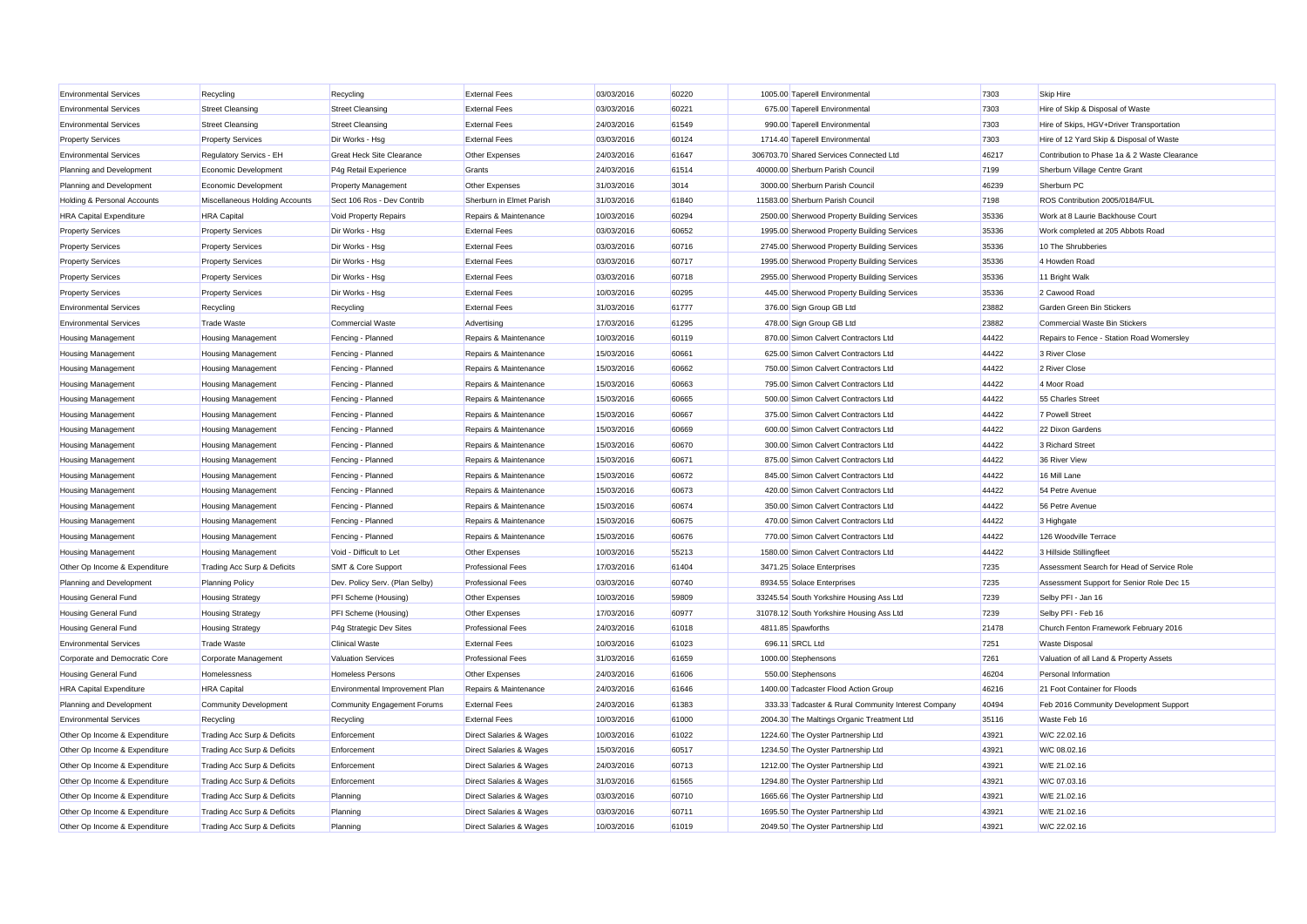| Other Op Income & Expenditure  | Trading Acc Surp & Deficits   | Planning                       | Direct Salaries & Wages  | 10/03/2016 | 61020 | 1450.00 The Oyster Partnership Ltd           | 43921 | W/C 22.02.16                                     |
|--------------------------------|-------------------------------|--------------------------------|--------------------------|------------|-------|----------------------------------------------|-------|--------------------------------------------------|
| Other Op Income & Expenditure  | Trading Acc Surp & Deficits   | Planning                       | Direct Salaries & Wages  | 15/03/2016 | 60514 | 725.00 The Oyster Partnership Ltd            | 43921 | W/E 14.02.16                                     |
| Other Op Income & Expenditure  | Trading Acc Surp & Deficits   | Planning                       | Direct Salaries & Wages  | 24/03/2016 | 61376 | 2084.81 The Oyster Partnership Ltd           | 43921 | W/E 06.03.16                                     |
| Other Op Income & Expenditure  | Trading Acc Surp & Deficits   | Planning                       | Direct Salaries & Wages  | 24/03/2016 | 61377 | 1762.50 The Oyster Partnership Ltd           | 43921 | W/E 06.03.16                                     |
| Other Op Income & Expenditure  | Trading Acc Surp & Deficits   | Planning                       | Direct Salaries & Wages  | 24/03/2016 | 61562 | 1728.71 The Oyster Partnership Ltd           | 43921 | W/C 07.03.16                                     |
| Other Op Income & Expenditure  | Trading Acc Surp & Deficits   | Planning                       | Direct Salaries & Wages  | 24/03/2016 | 61564 | 2102.13 The Oyster Partnership Ltd           | 43921 | W/C 07.03.16                                     |
| Other Op Income & Expenditure  | Trading Acc Surp & Deficits   | Planning                       | Direct Salaries & Wages  | 31/03/2016 | 61791 | 1962.00 The Oyster Partnership Ltd           | 43921 | W/E 20.03.16                                     |
| Planning and Development       | <b>Planning Policy</b>        | Dev. Policy Serv. (Plan Selby) | <b>Professional Fees</b> | 03/03/2016 | 58930 | 997.12 The Oyster Partnership Ltd            | 43921 | W/E 27.12.15                                     |
| Planning and Development       | <b>Planning Policy</b>        | Dev. Policy Serv. (Plan Selby) | <b>Professional Fees</b> | 03/03/2016 | 58987 | 1201.55 The Oyster Partnership Ltd           | 43921 | W/C 28.12.15                                     |
| Planning and Development       | <b>Planning Policy</b>        | Dev. Policy Serv. (Plan Selby) | <b>Professional Fees</b> | 15/03/2016 | 60515 | 1189.65 The Oyster Partnership Ltd           | 43921 | W/C 08.02.16                                     |
| Planning and Development       | <b>Planning Policy</b>        | Dev. Policy Serv. (Plan Selby) | <b>Professional Fees</b> | 24/03/2016 | 60712 | 1224.65 The Oyster Partnership Ltd           | 43921 | W/E 21.02.16                                     |
| Planning and Development       | <b>Planning Policy</b>        | Dev. Policy Serv. (Plan Selby) | <b>Professional Fees</b> | 24/03/2016 | 61021 | 1292.71 The Oyster Partnership Ltd           | 43921 | W/C 22.02.16                                     |
| Planning and Development       | <b>Planning Policy</b>        | Dev. Policy Serv. (Plan Selby) | <b>Professional Fees</b> | 31/03/2016 | 61378 | 1032.15 The Oyster Partnership Ltd           | 43921 | W/E 06.03.16                                     |
| Planning and Development       | <b>Planning Policy</b>        | Dev. Policy Serv. (Plan Selby) | <b>Professional Fees</b> | 31/03/2016 | 61563 | 1338.40 The Oyster Partnership Ltd           | 43921 | W/C 07.03.16                                     |
| Planning and Development       | <b>Planning Policy</b>        | Dev. Policy Serv. (Plan Selby) | <b>Professional Fees</b> | 31/03/2016 | 61792 | 1339.80 The Oyster Partnership Ltd           | 43921 | W/E 20.03.16                                     |
| <b>Environmental Services</b>  | Regulatory Servics - EH       | Taxi & Hire Licences           | Advertising              | 10/03/2016 | 60979 | 256.00 TMP (Uk) Ltd                          | 5101  | <b>Statutory Advertising</b>                     |
| Other Op Income & Expenditure  | Trading Acc Surp & Deficits   | <b>Policy Strategy</b>         | Staff Recruitment        | 10/03/2016 | 60453 | 2410.00 TMP (Uk) Ltd                         | 5101  | Planning Jobs Online                             |
| Other Op Income & Expenditure  | Trading Acc Surp & Deficits   | <b>Policy Strategy</b>         | Staff Recruitment        | 31/03/2016 | 61908 | 4075.00 TMP (Uk) Ltd                         | 5101  | <b>Recruitment Advertising</b>                   |
| Planning and Development       | Development Control           | Development Management         | <b>Professional Fees</b> | 31/03/2016 | 61819 | 950.00 TPM Landscape Ltd                     | 33347 | Housing Report for Eggborough Village            |
| Central Services to the Public | <b>Emergency Planning</b>     | <b>Emergency Planning</b>      | Other Expenses           | 15/03/2016 | 60656 | 800.36 TRL Ltd                               | 45293 | Air Quality Monitoring - Great Heck              |
| <b>Environmental Services</b>  | Comm Safety (Crime Reduction) | Local Authority Prevent Duty   | Catering                 | 03/03/2016 | 60797 | 377.50 Truly Scrumptious                     | 37667 | Conference Lunch - Catering                      |
| <b>Property Services</b>       | <b>Property Services</b>      | Dir Works - Hsg                | <b>Running Costs</b>     | 03/03/2016 | 60935 | 483.95 UK Fuels Ltd                          | 7373  | <b>Fuel Cards</b>                                |
| <b>Property Services</b>       | <b>Property Services</b>      | Dir Works - Hsg                | <b>Running Costs</b>     | 03/03/2016 | 60936 | 462.67 UK Fuels Ltd                          | 7373  | <b>Fuel Cards</b>                                |
| <b>Property Services</b>       | <b>Property Services</b>      | Dir Works - Hsg                | <b>Running Costs</b>     | 10/03/2016 | 61093 | 390.99 UK Fuels Ltd                          | 7373  | <b>Fuel Cards</b>                                |
| <b>Property Services</b>       | <b>Property Services</b>      | Dir Works - Hsg                | <b>Running Costs</b>     | 10/03/2016 | 61094 | 607.50 UK Fuels Ltd                          | 7373  | <b>Fuel Cards</b>                                |
| <b>Property Services</b>       | <b>Property Services</b>      | Dir Works - Hsg                | <b>Running Costs</b>     | 10/03/2016 | 61095 | 474.80 UK Fuels Ltd                          | 7373  | <b>Fuel Cards</b>                                |
| <b>Property Services</b>       | <b>Property Services</b>      | Dir Works - Hsg                | <b>Running Costs</b>     | 10/03/2016 | 61096 | 439.82 UK Fuels Ltd                          | 7373  | <b>Fuel Cards</b>                                |
| <b>Property Services</b>       | <b>Property Services</b>      | Dir Works - Hsg                | <b>Running Costs</b>     | 10/03/2016 | 61097 | 531.84 UK Fuels Ltd                          | 7373  | <b>Fuel Cards</b>                                |
| Planning and Development       | Development Control           | Development Management         | <b>Professional Fees</b> | 10/03/2016 | 60811 | 994.99 Valuation Office Agency               | 7399  | 2015/1022/FUL - Review                           |
| Planning and Development       | <b>Development Control</b>    | Development Management         | <b>Professional Fees</b> | 10/03/2016 | 60812 | 995.00 Valuation Office Agency               | 7399  | 2015/0461/FUL - DV Review                        |
| Planning and Development       | Development Control           | Development Management         | <b>Professional Fees</b> | 10/03/2016 | 60841 | 995.00 Valuation Office Agency               | 7399  | Valuation 34 Millgate Selby                      |
| Planning and Development       | Development Control           | Development Management         | <b>Professional Fees</b> | 10/03/2016 | 60842 | 1244.72 Valuation Office Agency              | 7399  | Land to the West of Main Street Hillam           |
| Planning and Development       | Development Control           | Development Management         | <b>Professional Fees</b> | 31/03/2016 | 61522 | 1383.72 Valuation Office Agency              | 7399  | Review Viability Assessment - Flaxley Road       |
| Planning and Development       | <b>Planning Policy</b>        | Dev. Policy Serv. (Plan Selby) | <b>Professional Fees</b> | 24/03/2016 | 61067 | 3749.30 Waterman Energy Environment & Design | 7427  | Growth Options for the Market                    |
| Planning and Development       | <b>Planning Policy</b>        | Dev. Policy Serv. (Plan Selby) | <b>Professional Fees</b> | 24/03/2016 | 61068 | 1013.25 Waterman Energy Environment & Design | 7427  | <b>HRA/Early Related Costs</b>                   |
| <b>Environmental Services</b>  | Regulatory Servics - EH       | Taxi & Hire Licences           | <b>Running Costs</b>     | 03/03/2016 | 60744 | 715.00 Watsons                               | 7429  | 22 Taxi Tests                                    |
| <b>Housing Management</b>      | <b>Housing Management</b>     | Solid Fuel Serv-PInd           | Repairs & Maintenance    | 24/03/2016 | 61568 | 3523.93 WDH Solutions Ltd                    | 28604 | Solid Fuel Instalment 46                         |
| Highways, Roads and Transport  | <b>Public Transport</b>       | <b>Bus Station</b>             | Repairs & Maintenance    | 17/03/2016 | 60829 | 1285.00 Websters (Burn) Glass Ltd            | 7431  | Window + Door Bus Station Office                 |
| <b>Property Services</b>       | <b>Property Services</b>      | Dir Works - Hsg                | <b>External Fees</b>     | 17/03/2016 | 60830 | 605.00 Websters (Burn) Glass Ltd             | 7431  | Front Door 88 Charles Street Selby               |
| <b>Property Services</b>       | <b>Property Services</b>      | Dir Works - Hsg                | <b>External Fees</b>     | 17/03/2016 | 60831 | 1012.26 Websters (Burn) Glass Ltd            | 7431  | Change Glass 1 Marsh House Brotherton            |
| <b>Property Services</b>       | <b>Property Services</b>      | Dir Works - Hsg                | <b>External Fees</b>     | 17/03/2016 | 60832 | 510.00 Websters (Burn) Glass Ltd             | 7431  | Replace Dining Room Window - 24 Barker Drive     |
| <b>Property Services</b>       | <b>Property Services</b>      | Dir Works - Hsg                | <b>External Fees</b>     | 17/03/2016 | 60833 | 286.92 Websters (Burn) Glass Ltd             | 7431  | Fit Double Glazed Windows at 27 Westfield Avenue |
| <b>Property Services</b>       | <b>Property Services</b>      | Dir Works - Hsg                | <b>External Fees</b>     | 17/03/2016 | 60836 | 644.76 Websters (Burn) Glass Ltd             | 7431  | 62b West Acres Byram - Upgrade Glass Panes       |
| <b>Property Services</b>       | <b>Property Services</b>      | Dir Works - Hsg                | <b>External Fees</b>     | 24/03/2016 | 61233 | 535.00 Websters (Burn) Glass Ltd             | 7431  | 968969                                           |
| <b>Property Services</b>       | <b>Property Services</b>      | Dir Works - Hsg                | <b>External Fees</b>     | 24/03/2016 | 61235 | 595.00 Websters (Burn) Glass Ltd             | 7431  | 969373                                           |
| <b>Property Services</b>       | <b>Property Services</b>      | Dir Works - Hsg                | <b>External Fees</b>     | 24/03/2016 | 61237 | 595.00 Websters (Burn) Glass Ltd             | 7431  | 970521                                           |
| <b>Special Services</b>        | <b>Special Services</b>       | Community Centres              | Repairs & Maintenance    | 24/03/2016 | 61234 | 3065.00 Websters (Burn) Glass Ltd            | 7431  | 967695                                           |
| Other Op Income & Expenditure  | Trading Acc Surp & Deficits   | Postage Account                | Communications           | 17/03/2016 | 60595 | 2022.97 Whist                                | 7335  | Post W/E 21.02.16                                |
| Other Op Income & Expenditure  | Trading Acc Surp & Deficits   | Postage Account                | Communications           | 17/03/2016 | 61227 | 882.45 Whist                                 | 7335  | Post W/E 06.03.16                                |